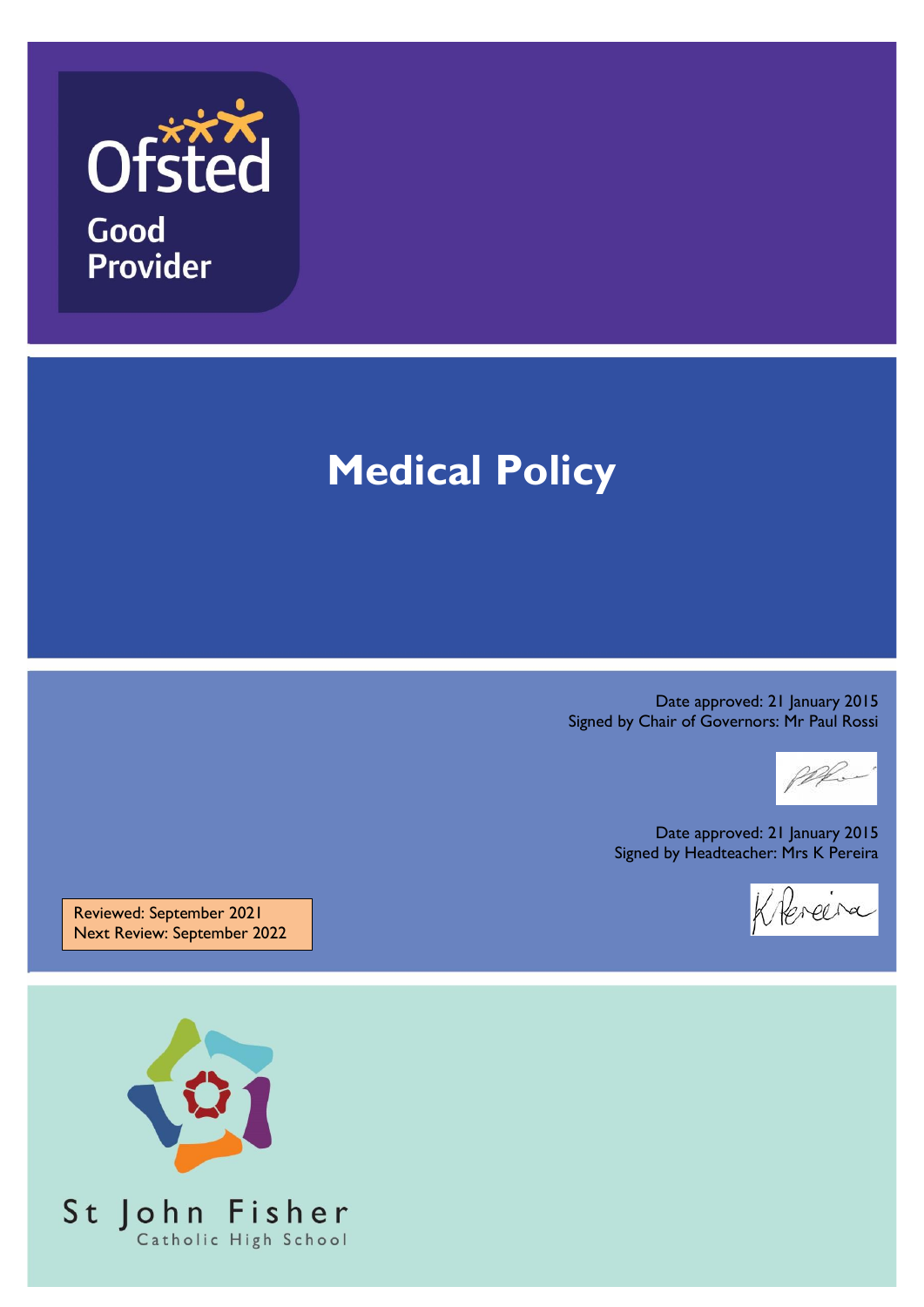# <span id="page-1-0"></span>**Contents**

|  |                                                                   | 16 |
|--|-------------------------------------------------------------------|----|
|  |                                                                   |    |
|  |                                                                   |    |
|  |                                                                   |    |
|  |                                                                   |    |
|  |                                                                   |    |
|  |                                                                   |    |
|  |                                                                   |    |
|  |                                                                   |    |
|  |                                                                   | 18 |
|  |                                                                   |    |
|  |                                                                   |    |
|  |                                                                   |    |
|  |                                                                   |    |
|  |                                                                   |    |
|  | New Appendix 2: Guidance for First Aiders in light of Covid19  23 |    |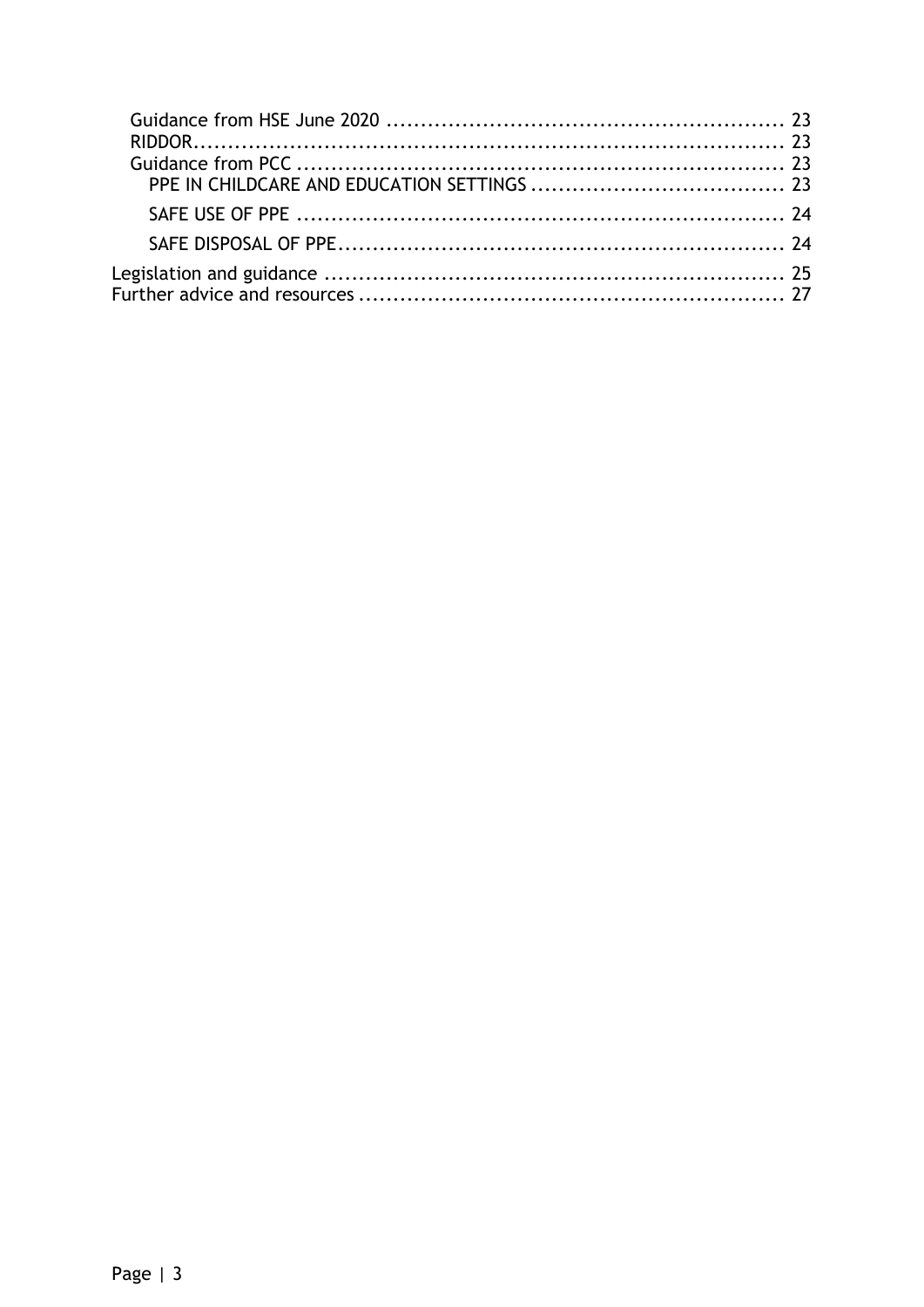### <span id="page-3-0"></span>**Policy statement**

*"I have come that they may have life and have it to the full"*

*John Chapter 10*

**St John Fisher Catholic High School is an inclusive community that aims to support and welcome students with medical conditions.**

**This school aims to provide all students with all medical conditions the same opportunities as others at school.**

**We will help to ensure they can:**

- be healthy
- stay safe
- enjoy and achieve
- make a positive contribution
- achieve economic well-being

The school ensures all staff understand their duty of care to children and young people in the event of an emergency.

All staff feel confident in knowing what to do in an emergency.

#### **This school understands that certain medical conditions are serious and can be potentially life threatening, particularly if ill managed or misunderstood.**

This school understands the importance of medication being taken as prescribed. All staff understand the common medical conditions that affect children at this school. Staff receive training on the impact medical conditions can have on students.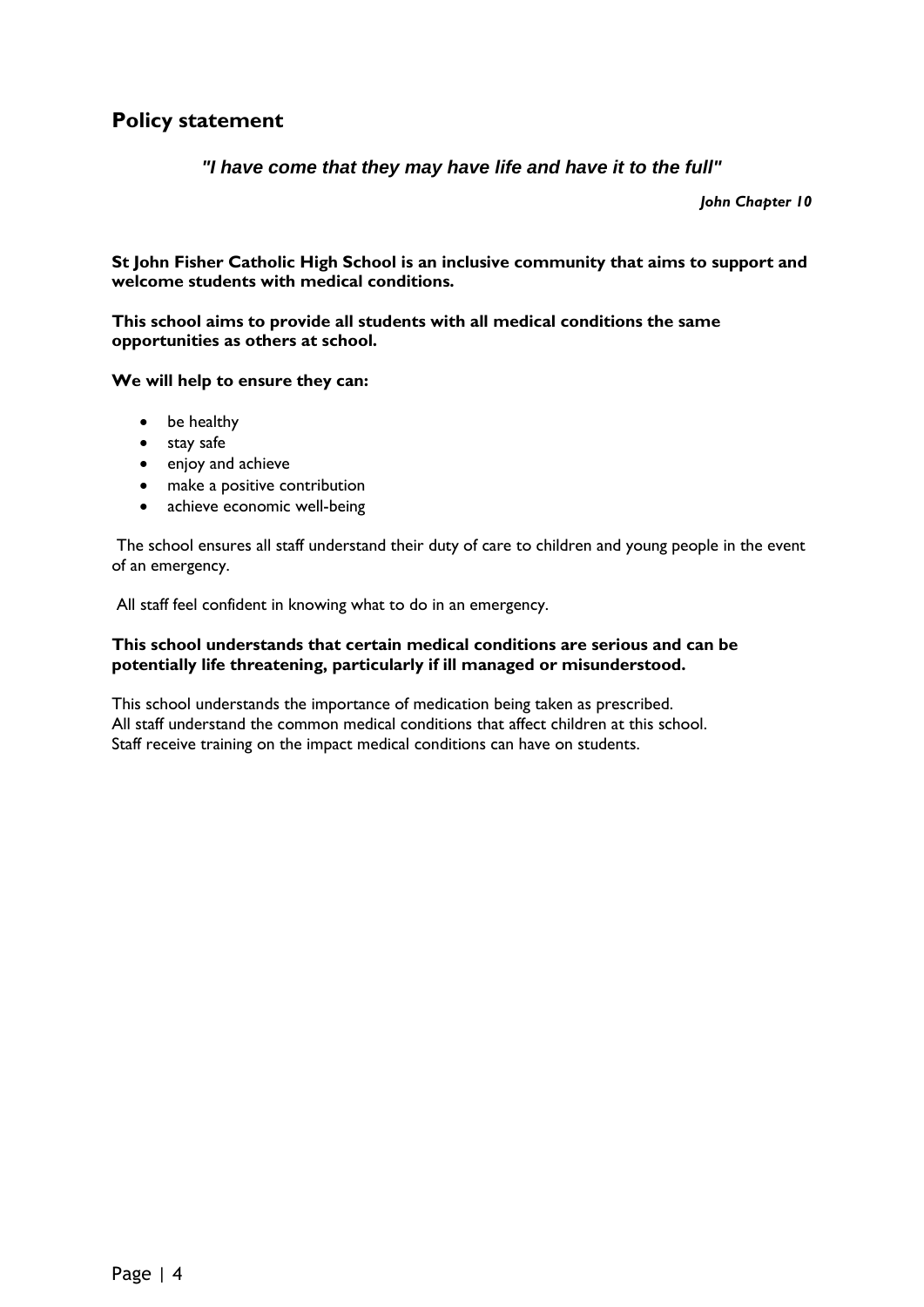# <span id="page-4-0"></span>**1. Inclusion**

St John Fisher Catholic High School is an inclusive community that aims to support and welcome students with medical conditions.

- a. This school understands that it has a responsibility to make the school welcoming and supportive to students with medical conditions who currently attend and to those who may enrol in the future.
- b. This school aims to provide all children with all medical conditions the same opportunities as others at school. We will help to ensure they can:
	- be healthy
	- stay safe
	- enjoy and achieve
	- make a positive contribution
	- achieve economic well-being.
- c. Students with medical conditions are encouraged to take control of their condition. Students feel confident in the support they receive from the school to help them do this.
- d. This school aims to include all students with medical conditions in all school activities.
- e. Parents\* of students with medical conditions feel secure in the care their children receive at this school.
- f. The school ensures all staff understand their duty of care to children and young people in the event of an emergency.
- g. All staff feel confident in knowing what to do in an emergency.
- h. This school understands that certain medical conditions are serious and can be potentially lifethreatening, particularly if ill managed or misunderstood.
- i. All staff understand the common medical conditions that affect children at this school. Staff receive training on the impact this can have on students.
- j. The medical policy is understood and supported by the whole school and local health community.

\* The term 'parent' implies any person or body with parental responsibility such as foster parent, carer, guardian or local authority.

#### <span id="page-4-1"></span>**School Environment**

St John Fisher Catholic High School ensures that the whole school environment is inclusive and favourable to students with medical conditions. This includes the physical environment, as well as social, sporting and educational activities.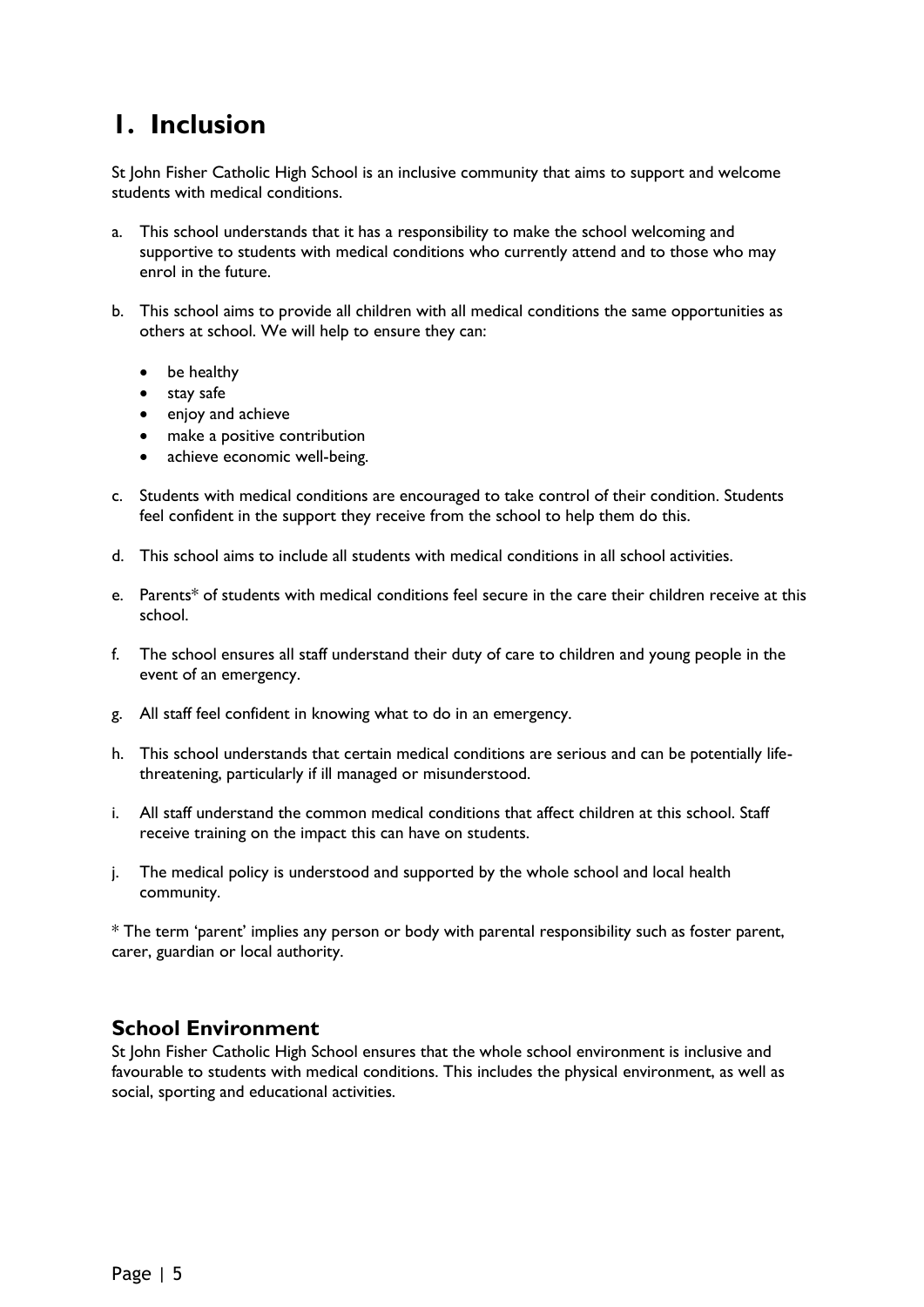# <span id="page-5-0"></span>**Physical environment**

- a) This school is committed to providing a physical environment that is accessible to students with medical conditions.
- b) Students with medical conditions are included in the consultation process to ensure the physical environment at this school is accessible.
- c) This school's commitment to an accessible physical environment includes out-of-school visits. The school recognises that this sometimes means changing activities or locations.

#### <span id="page-5-1"></span>**Social interactions**

- a) This school ensures the needs of students with medical conditions are adequately considered to ensure their involvement in structured and unstructured social activities, including during breaks and before and after school.
- b) This school ensures the needs of students with medical conditions are adequately considered to ensure they have full access to extended school activities such as school discos, breakfast club, school productions, after school clubs and residential visits.
- c) All staff at this school are aware of the potential social problems that students with medical conditions may experience. Staff use this knowledge to try to prevent and deal with problems in accordance with the school's anti-bullying and behaviour policies.
- d) Staff use opportunities such as personal, social and health education (PSHE) lessons to raise awareness of medical conditions amongst students and to help create a positive social environment.

#### <span id="page-5-2"></span>**Exercise and physical activity**

- a) This school understands the importance of all students taking part in sports, games and activities.
- b) This school ensures all classroom teachers, PE teachers and sports coaches make appropriate adjustments to sports, games and other activities to make physical activity accessible to all students.
- c) This school ensures all classroom teachers, PE teachers and sports coaches understand that students should not be forced to take part in an activity if they feel unwell.
- d) Teachers and sports coaches are aware of students in their care who have been advised to avoid or to take special precautions with particular activities.
- e) This school ensures all PE teachers, classroom teachers and school sports coaches are aware of the potential triggers for students' medical conditions when exercising and how to minimize these triggers.
- f) This school ensures all students have the appropriate medication or food with them during physical activity and that students take them when needed.
- g) This school ensures all students with medical conditions are actively encouraged to take part in out-of-school clubs and team sports.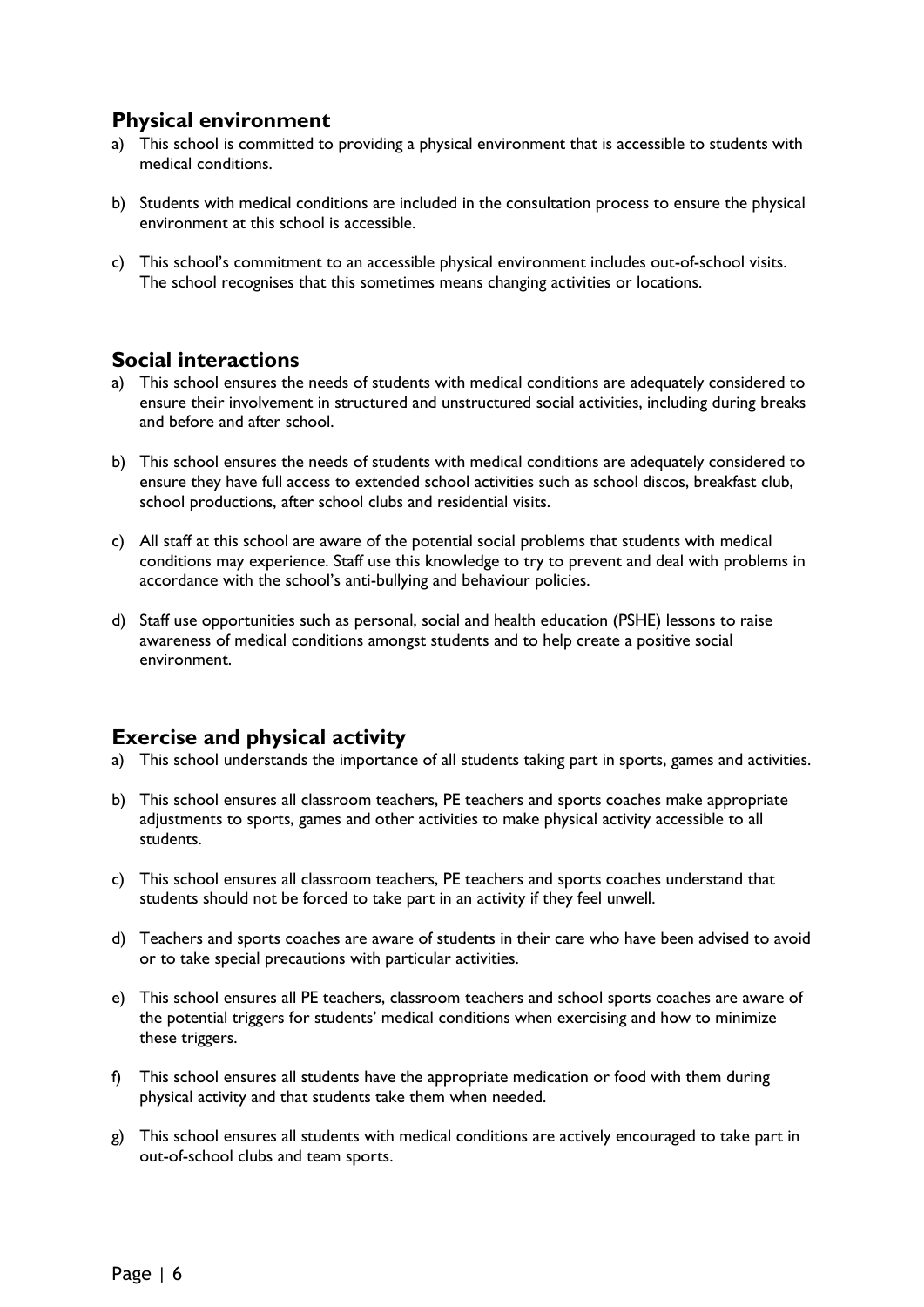# <span id="page-6-0"></span>**Education and learning**

- a) This school ensures that students with medical conditions can participate fully in all aspects of the curriculum and ensures that appropriate adjustments and extra support are provided.
- b) If a student is missing a lot of time at school, they have limited concentration or they are frequently tired, all teachers at this school understand that this may be due to their medical condition.
- c) Teachers at this school are aware of the potential for students with medical conditions to have special educational needs (SEN). Students with medical conditions who are finding it difficult to keep up with their studies are referred to the SEN coordinator. The school's SEN coordinator consults the student, parents and the student's healthcare professional to ensure the effect of the student's condition on their schoolwork is properly considered.
- d) This school ensures that lessons about common medical conditions are incorporated into PSHE lessons and other parts of the curriculum.
- e) Students at this school learn about what to do in the event of a medical emergency.

### <span id="page-6-1"></span>**Residential visits**

- a) Risk assessments are carried out by this school prior to any out-of-school visit and medical conditions are considered during this process. Factors this school considers include: how all students will be able to access the activities proposed, how routine and emergency medication will be stored and administered, and where help can be obtained in an emergency.
- b) This school understands that there may be additional medication, equipment or other factors to consider when planning residential visits. This school considers additional medication and facilities that are normally available at school.
- c) Risk assessments are carried out before students start any work experience or off-site educational placement. It is this school's responsibility to ensure that the placement is suitable, including travel to and from the venue for the student. Permission is sought from the student and their parents before any medical information is shared with an employer or other education provider.

# <span id="page-6-2"></span>**2. Communication**

The medical policy is supported by a clear communication plan for staff, parents and other key stakeholders to ensure its full implementation.

- a) Students are informed and regularly reminded about the medical policy:
	- through the school's student representative body
	- in the school newsletter at several intervals in the school year
	- in personal, social and health education (PSHE) classes
	- through school-wide communication about results of the monitoring and evaluation of the policy.
- b) Parents are informed and regularly reminded about the medical policy:
	- by including the policy statement in the school's prospectus and signposting access to the policy at the start of the school year when communication is sent out about Care Plans
	- in the school newsletter at several intervals in the school year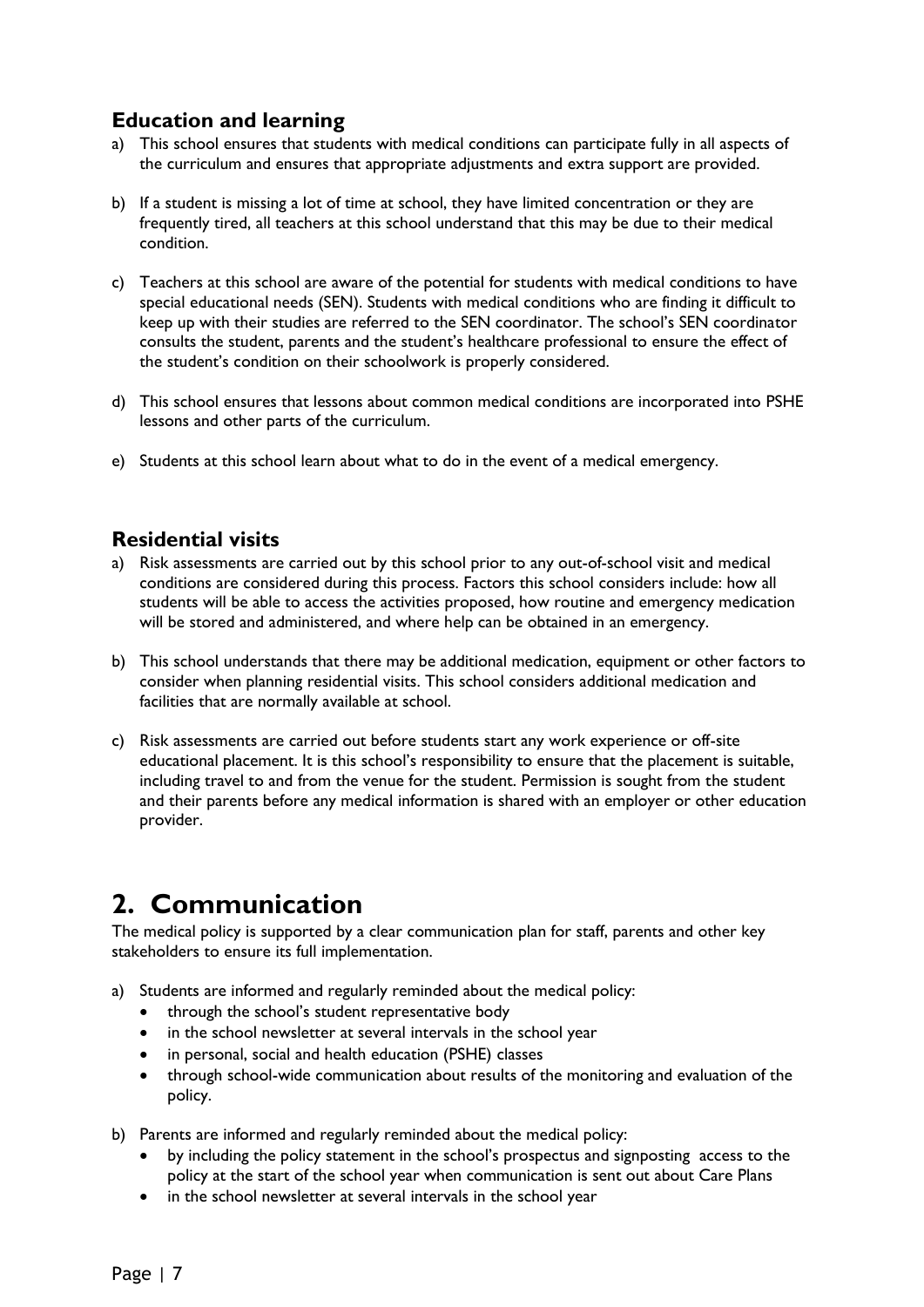- when their child is enrolled as a new student
- via the school's website, where it is available all year round
- c) School staff are informed and regularly reminded about the medical policy:
	- through copies handed out at the first staff meeting of the school year and before Care Plans/Interim Care Plans are distributed to parents and attached to Students records on SIMs
	- at scheduled medical conditions training
	- through the key principles of the policy being displayed in several prominent staff areas at this school
	- through school-wide communication about results of the monitoring and evaluation of the policy
	- all supply and temporary staff are informed of the policy and their responsibilities.
- d) Relevant local health staff are informed and regularly reminded about the school's medical policy:
	- by letter accompanied with a printed copy of the policy at the start of the school year
	- via primary care trust (PCT) links and the school/community nurse
	- through communication about results of the monitoring and evaluation of the policy.
- e) All other external stakeholders are informed and reminded about the school's medical policy:
	- by letter accompanied with a printed copy of the policy summary at the start of the school year
	- through communication about results of the monitoring and evaluation of the policy.

# <span id="page-7-0"></span>**3. Training**

All staff understand and are trained in what to do in an emergency for the most common serious medical conditions at this school

- a) All staff at this school are aware of the most common serious medical conditions at this school.
- b) Staff at this school understand their duty of care to students in the event of an emergency. In an emergency situation school staff are required under common law duty of care to act like any reasonably prudent parent. This may include administering medication.
- c) All staff who work with groups of students at this school receive training and know what to do in an emergency for the students in their care with medical conditions.
- d) Training is refreshed for all staff at least once a year.
- e) Action for staff to take in an emergency for the common serious conditions at this school is displayed in prominent locations for all staff including classrooms, kitchens and in the staff room\*.
- f) This school uses Care Plans to inform the appropriate staff (including supply teachers and support staff) of students in their care who may need emergency help. These are updated by email.
- g) This school has procedures in place so that a copy of the student's Details (print out from Sims) is sent to the emergency care setting with the student. On occasions when this is not possible, the form is sent (or the information on it is communicated) to the hospital as soon as possible.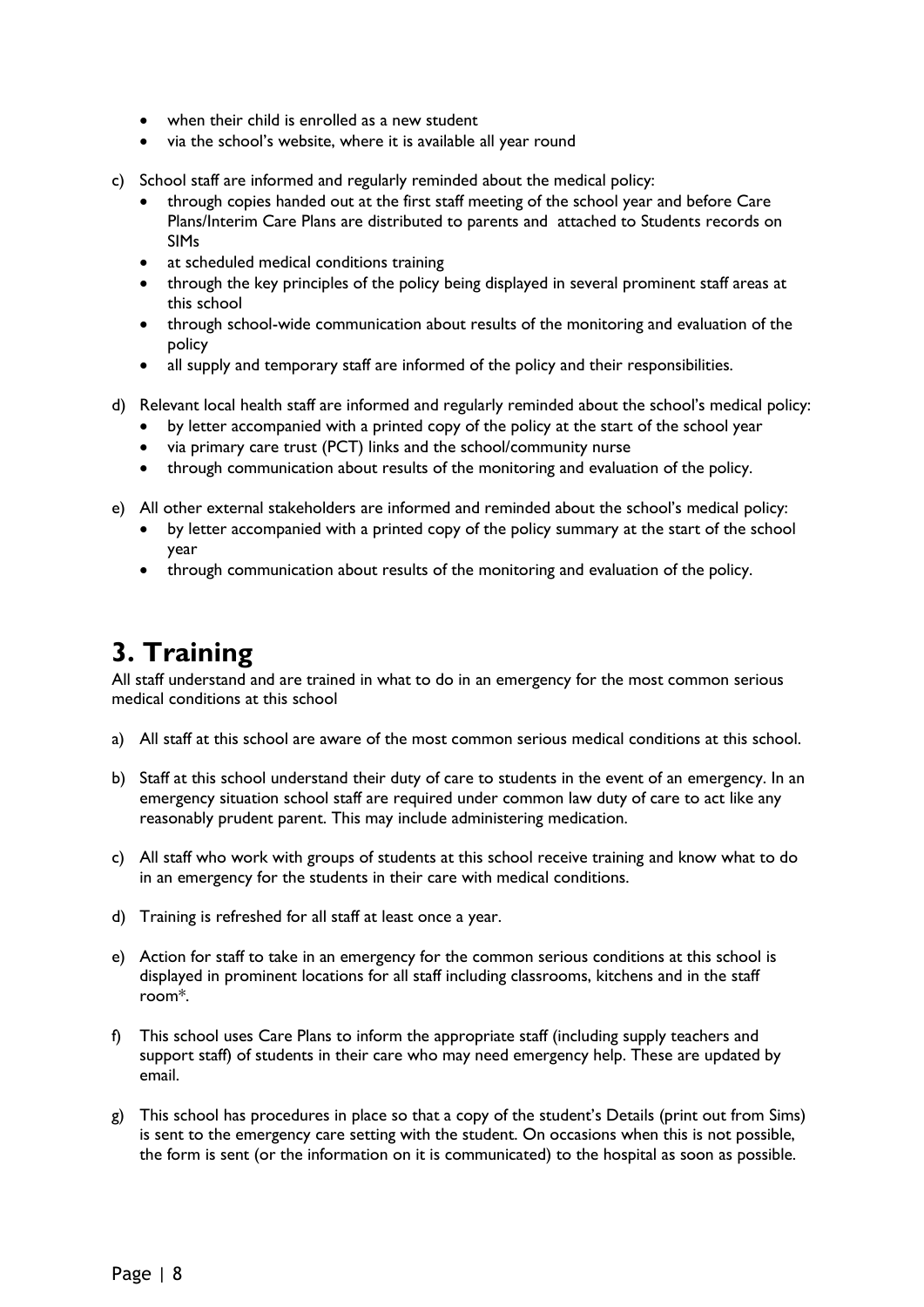\* Emergency procedure posters are provided in the First Aid Room for anaphylaxis, asthma, diabetes and epilepsy or download from [www.medicalconditionsatschool.org.uk.](http://www.medicalconditionsatschool.org.uk/)

### <span id="page-8-0"></span>**General emergency procedures**

- a) All staff know what action to take in the event of a medical emergency. This includes:
	- how to contact emergency services and what information to give
	- who to contact within the school.
- b) Training is refreshed for all staff at least once a year.
- c) Action to take in a general medical emergency is displayed in prominent locations for staff. These include classrooms, the staff room, food preparation areas and sporting facilities.
- d) If a student needs to be taken to hospital, a member of staff will always accompany them and will stay with them until a parent arrives. The school tries to ensure that the staff member will be one the student knows.
- e) Generally, staff should not take students to hospital in their own car.

# <span id="page-8-1"></span>**4. Administration of Medication**

The school has clear guidance on the administration of medication at school

#### <span id="page-8-2"></span>**Administration – emergency medication**

- a) All students at this school with medical conditions have **easy access to their emergency medication**.
- b) All students are encouraged to carry and administer their own emergency medication, when their parents and health specialists determine they are able to start taking responsibility for their condition. All students carry their emergency medication with them at all times, except if they are controlled drugs as defined in the Misuse of Drugs Act 1971. This is also the arrangement on any off-site or residential visits.
- c) Students who do not carry and administer their own emergency medication know where their medication is stored and how to access it.
- d) Students who do not carry and administer their own emergency medication understand the arrangements for them to take their medication safely.

### <span id="page-8-3"></span>**Administration – general**

- a) All use of medication defined as a controlled drug, even if the student can administer the medication themselves.
- b) This school understands the importance of medication being taken as prescribed.
- c) All staff are aware that there is no legal or contractual duty for any member of staff to administer medication or supervise a student taking medication unless they have been specifically contracted to do so.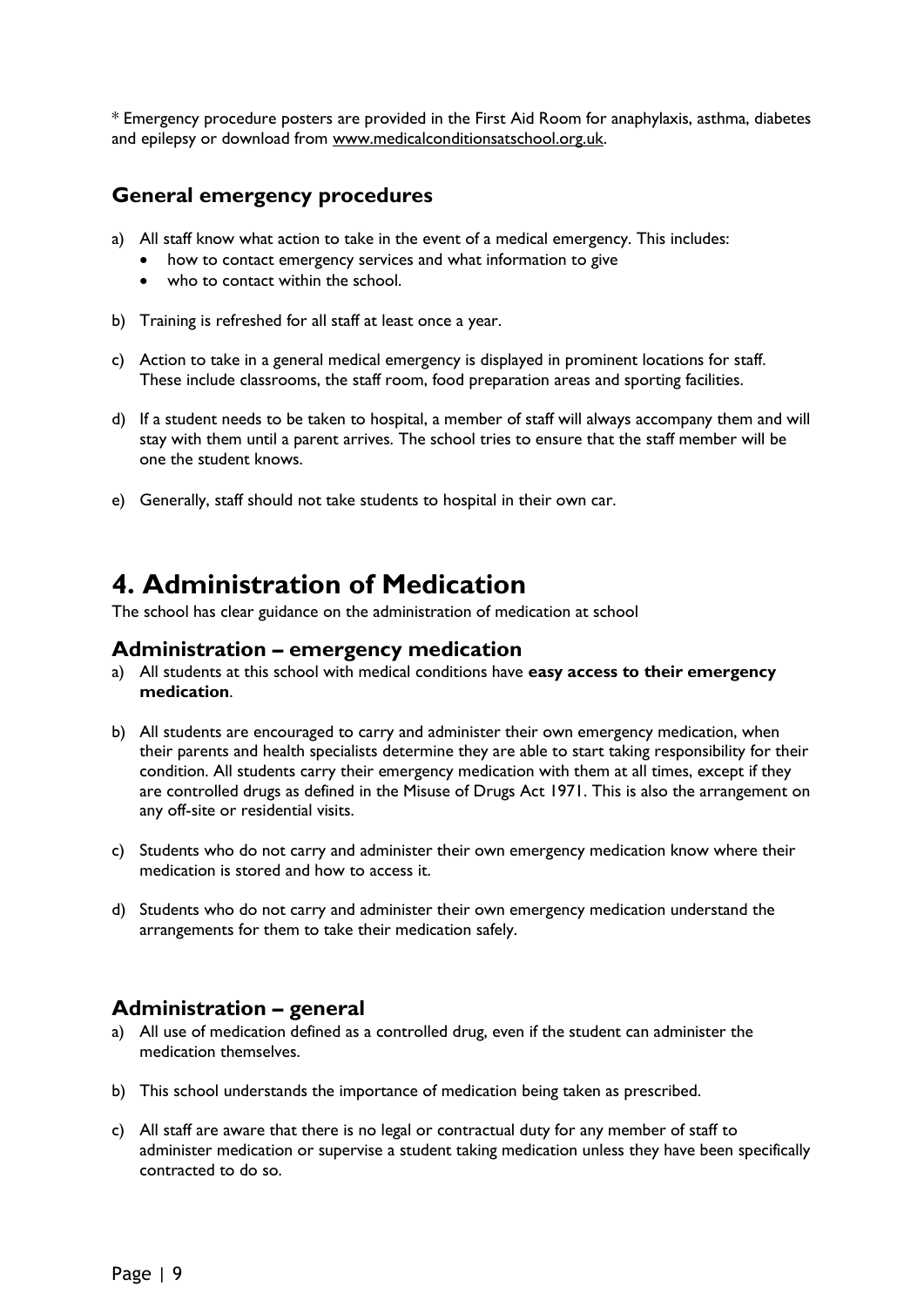- d) Training is given to all staff members who agree to administer specified medication to students, where specific training is needed. The local authority provides full indemnity.
- e) All school staff have been informed through training that they are required, under common law duty of care, to act like any reasonably prudent parent in an emergency situation. This may include taking action such as administering medication.
- f) In some circumstances medication is only administered by an adult of the same gender as the student, and preferably witnessed by a second adult.
- g) Parents at this school understand that if their child's medication changes or is discontinued, or the dose or administration method changes, that they should notify the school immediately.
- h) If a student at this school refuses their medication, staff record this and follow procedures. Parents are informed as soon as possible.
- i) If a student at this school needs supervision or access to medication during home to school transport organised by the local authority, properly trained escorts are provided. All drivers and escorts have the same training as school staff, know what to do in a medical emergency and are aware of any students in their care who have specific needs. If they are expected to supervise or administer emergency medication they are properly trained and have access to the relevant Care Plans.
- j) All staff attending off-site visits are aware of any students with medical conditions on the visit. They receive information about the type of condition, what to do in an emergency and any other additional support necessary, including any additional medication or equipment needed.
- k) If a trained member of staff, who is usually responsible for administering medication, is not available this school makes alternative arrangements to provide the service. This is always addressed in the risk assessment for off-site activities.
- l) If a student misuses medication, either their own or another student's, their parents are informed as soon as possible. These students are subject to the school's usual disciplinary procedures.

#### <span id="page-9-0"></span>**Risks**

This school is aware of the common triggers that can make medical conditions worse or can bring on an emergency. The school is actively working towards reducing or eliminating these health and safety risks and has a written schedule of reducing specific triggers to support this

- a) This school is committed to reducing the likelihood of medical emergencies by identifying and reducing triggers both at school and on out-of-school visits.
- b) School staff have been given training on medical conditions. This training includes detailed information on how to avoid and reduce exposure to common triggers for common medical conditions.
- c) Written information about how to avoid common triggers for medical conditions has been provided to all school staff.
- d) This school uses Care Plans to identify individual students who are sensitive to particular triggers. The school has a detailed action plan to ensure these individual students remain safe during all lessons and activities throughout the school day.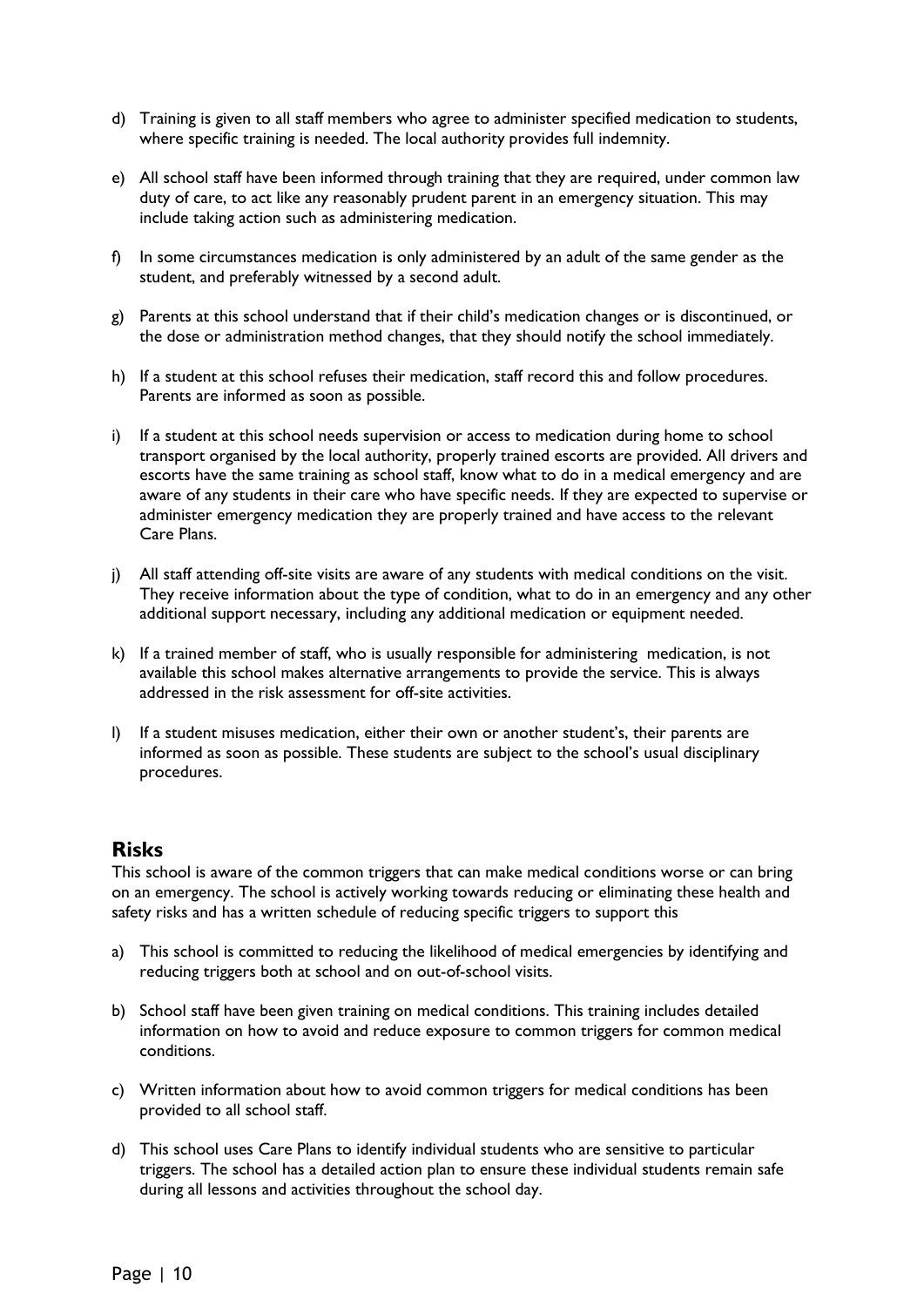- e) Full health and safety risk assessments are carried out on all out-of-school activities before they are approved, including work experience placements and residential visits, taking into account the needs of students with medical conditions.
- f) The school reviews medical emergencies and incidents to see how they could have been avoided. Appropriate changes to this school's policy and procedures are implemented after each review.

# <span id="page-10-0"></span>**5. Storage of Medication**

#### <span id="page-10-1"></span>**Safe storage – emergency medication**

- a) Emergency medication is readily available to students who require it at all times during the school day or at off-site activities. If the emergency medication is a controlled drug and needs to be locked up, the keys are readily available and not held personally by members of staff.
- b) Most students at this school carry their emergency medication on them at all times. Students keep their own emergency medication securely.
- c) Students at this school are reminded to carry their emergency medication with them.
- d) Students, whose healthcare professionals and parents advise the school that their child is not yet able or old enough to self manage and carry their own emergency medication, know exactly where to access their emergency medication.

#### <span id="page-10-2"></span>**Safe storage – non-emergency medication**

- a) All non-emergency medication is kept in a secure place, in a lockable cupboard in a cool dry place. Students with medical conditions know where their medication is stored and how to access it.
- b) Staff ensure that medication is only accessible to those for whom it is prescribed.

#### <span id="page-10-3"></span>**Safe storage – general**

- a) There is an identified member of staff (Lead First Aider) who ensures the correct storage of medication at school.
- b) All controlled drugs are kept in a locked cupboard and only named staff have access, even if students normally administer the medication themselves.
- c) Three times a year the identified member of staff checks the expiry dates for all medication stored at school.
- d) The identified member of staff, along with the parents of students with medical conditions, ensures that all emergency and non-emergency medication brought in to school is clearly labeled with the student's name, the name and dose of the medication and the frequency of dose. This includes all medication that students carry themselves.
- e) All medication is supplied and stored, wherever possible, in its original containers. All medication is labelled with the student's name, the name of the medication, expiry date and the prescriber's instructions for administration, including dose and frequency.
- f) Medication is stored in accordance with instructions, paying particular note to temperature.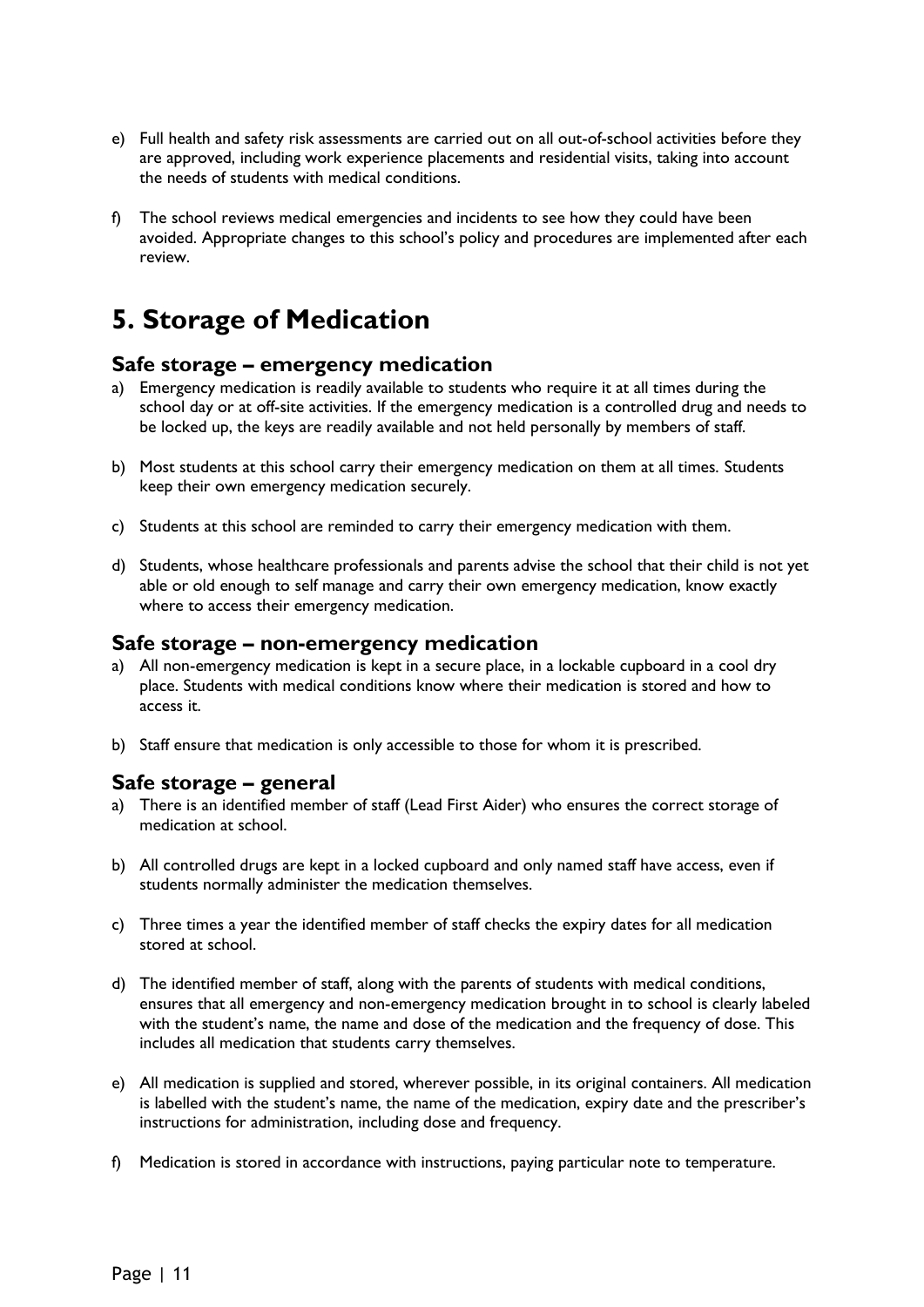- g) Some medication for students at this school may need to be refrigerated. All refrigerated medication is stored in an airtight container and is clearly labelled. Refrigerators used for the storage of medication are in a secure area, inaccessible to unsupervised students or lockable as appropriate.
- h) All medication is sent home with students at the end of the school year. Medication is not stored in summer holidays.
- i) It is the parent's responsibility to ensure new and in date medication comes into school on the first day of the new academic year.

#### <span id="page-11-0"></span>**Safe disposal**

- a) Parents at this school are asked to collect out-of-date medication.
- b) If parents do not pick up out-of-date medication, or at the end of the school year, medication is taken to a local pharmacy for safe disposal.
- c) A named member of staff (Lead First Aider) is responsible for checking the dates of medication and arranging for the disposal of any that have expired. This check is done at least three times a year and is always documented.
- d) Sharps boxes are used for the disposal of needles. Parents obtain sharps boxes from the child's GP or paediatrician on prescription. All sharps boxes in this school are stored in a locked cupboard unless alternative safe and secure arrangements are put in place on a case-by-case basis.
- e) If a sharps box is needed on an off-site or residential visit, a named member of staff is responsible for its safe storage and return to a local pharmacy or to school or the student's parent.
- f) Collection and disposal of sharps boxes is arranged with the local authority's environmental services.

# <span id="page-11-1"></span>**6. Record keeping**

#### <span id="page-11-2"></span>**Enrolment forms**

Parents at this school are asked if their child has any health conditions or health issues on the enrolment form, which is filled out at the start of each school year. Parents of new students starting at other times during the year are also asked to provide this information on enrolment forms.

# <span id="page-11-3"></span>**Care Plans**

#### **Drawing up Care Plans**

- This school uses a Care Plan to record important details about individual children's medical needs at school, their triggers, signs, symptoms, medication and other treatments. Further documentation can be attached to the Care Plan if required. These are completed by the Assistant SENCO.
- A Care Plan, accompanied by an explanation of why and how it is used, is sent to all parents of students with a long-term medical condition. This is sent:
	- a. at the start of the school year
	- b. at enrolment
	- c. when a diagnosis is first communicated to the school.
- If a student has a short-term medical condition that requires medication during school hours, the hospital will complete a medical form and send to school via the school nurse service.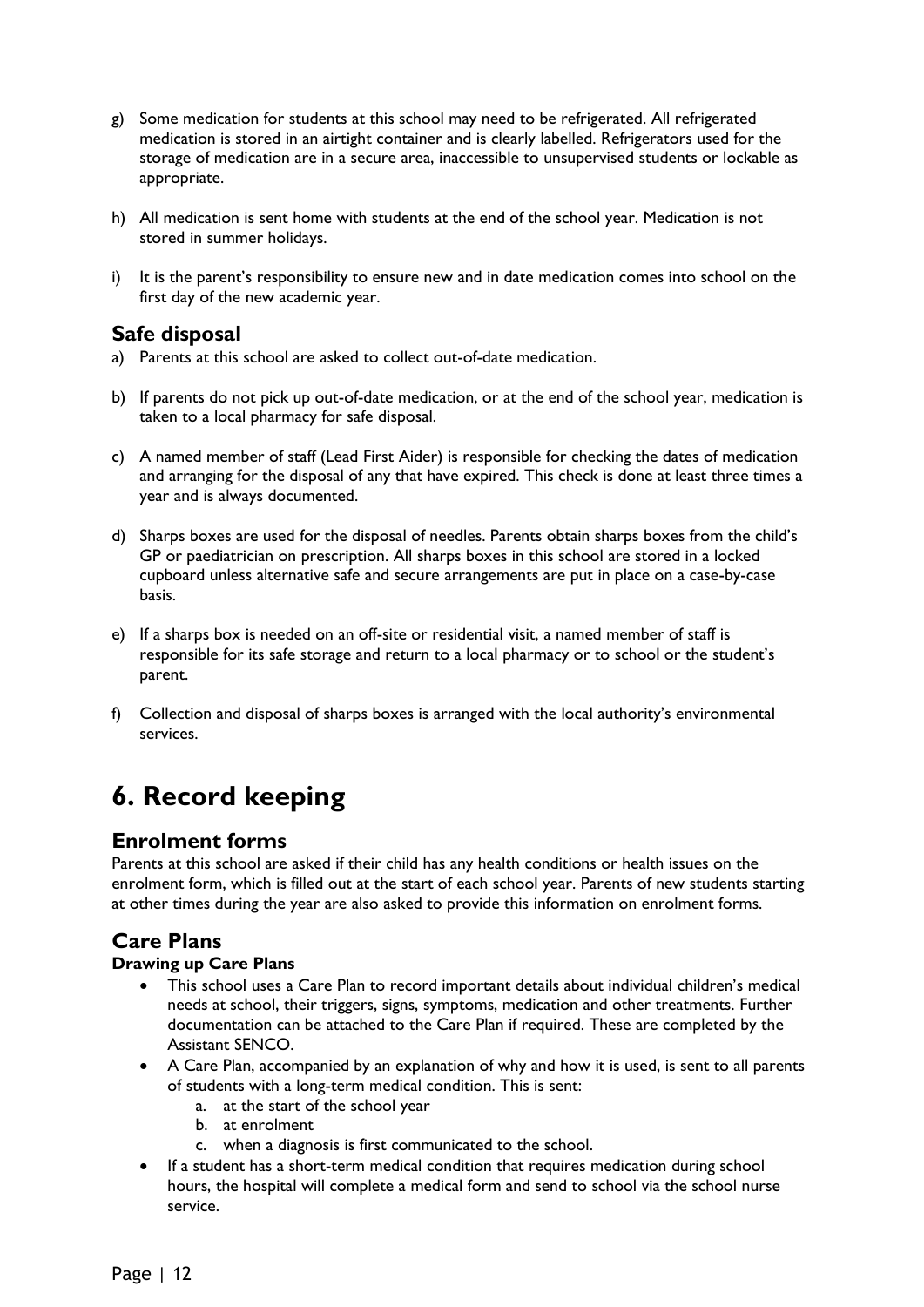- The parents, healthcare professional and student with a medical condition under the care of the Hospital, are asked to fill out the student's Care Plan together. Parents then return these completed forms to the school.
- This school uses the Care Plan for students with complex healthcare of educational needs to draw up a School Plan.

# <span id="page-12-0"></span>**School Care Plan register**

- Care Plans are used to create a central register of students with medical needs. An identified member of staff (Assistant SENCO) has responsibility for the register at this school.
- The responsible member of staff follows up with the parents any further details on a student's Care Plan required or if permission for administration of medication is unclear or incomplete.
- Care Plans will be added to Medical Tracker

# <span id="page-12-1"></span>**Ongoing communication and review of Care Plans**

- Parents at this school are regularly reminded to update their child's Care Plan if their child has a medical emergency or if there have been changes to their symptoms (getting better or worse), or their medication and treatments change.
- Staff at this school use opportunities such as teacher–parent interviews and home–school diaries to check that information held by the school on a student's condition is accurate and up to date.
- Every student with a Care Plan at this school has their plan discussed and reviewed at least once a year.

# <span id="page-12-2"></span>**Storage and access to Care Plans**

- Parents and students at this school are provided with a copy of the student's current agreed Care Plan.
- Care Plans are kept in a secure central location at school and on Medical Tracker
- Apart from the central copy, specified members of staff (agreed by the student and parents) securely hold copies of students' Care Plans. These copies are updated at the same time as the central copy.
- All members of staff who work with groups of students have access to the Care Plans of students in their care.
- When a member of staff is new to a student group, for example due to staff absence, the school makes sure that they are made aware of (and have access to) the Care Plans of students in their care.
- This school ensures that all staff protect student confidentiality.
- This school seeks permission from parents to allow the Care Plan to be sent ahead to emergency care staff, should an emergency happen during school hours or at a school activity outside the normal school day. This permission is included on the Care Plan.
- This school seeks permission from the student and parents before sharing any medical information with any other party, such as when a student takes part in a work experience placement.

# <span id="page-12-3"></span>**Use of Care Plans**

- Care Plans are used by this school to:
- inform the appropriate staff and supply teachers about the individual needs of a student with a medical condition in their care
- remind students with medical conditions to take their medication when they need to and, if appropriate, remind them to keep their emergency medication with them at all times
- identify common or important individual triggers for students with medical conditions at school that bring on symptoms and can cause emergencies. This school uses this information to help reduce the impact of common triggers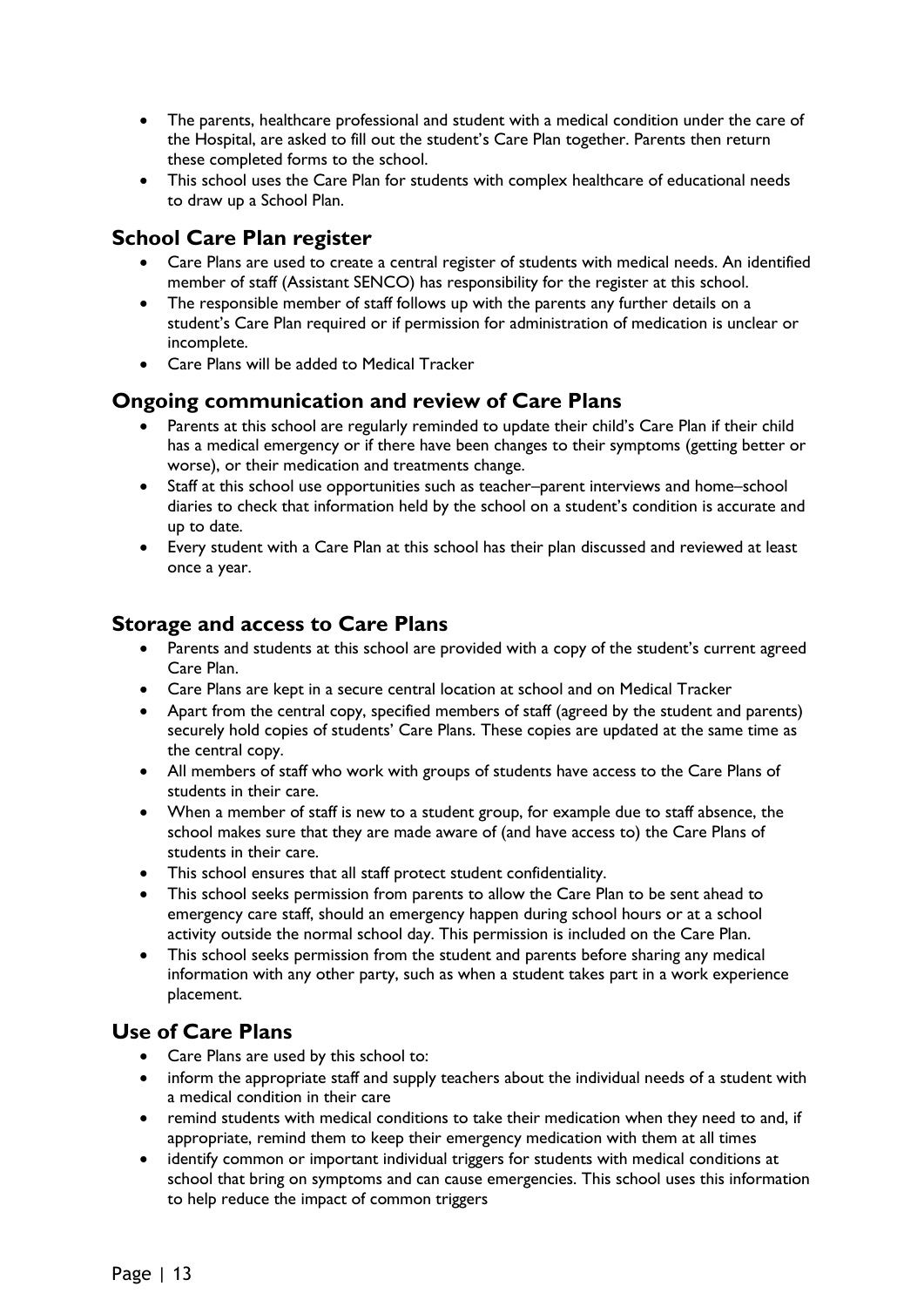- ensure that all medication stored at school is within the expiry date
- ensure this school's local emergency care services have a timely and accurate summary of a student's current medical management and healthcare in the event of an emergency
- remind parents of students with medical conditions to ensure that any medication kept at school for their child is within its expiry dates. This includes spare medication.

#### <span id="page-13-0"></span>**Consent to administer medicines**

- If a student requires regular prescribed or non-prescribed medication at school, parents are asked to provide consent on their child's Care Plan giving the student or staff permission to administer medication on a regular/daily basis, if required. A separate form is sent to parents for students taking short courses of medication.
- All parents of students with a medical condition who may require medication in an emergency are asked to provide consent on the Care Plan for staff to administer medication.
- If a student requires regular/daily help in administering their medication then the school outlines the school's agreement to administer this medication on the student's Care Plan. The school and parents keep a copy of this agreement.
- Parents of students with medical conditions at this school are all asked at the start of the school year on the Care Plan if they and their child's healthcare professional believe the child is able to manage, carry and administer their own emergency medication.

#### <span id="page-13-1"></span>**Residential visits**

- Parents are sent a residential visit form to be completed and returned to school shortly before their child leaves for an overnight or extended day visit. This form requests up-todate information about the student's current condition and their overall health. This provides essential and up-to-date information to relevant staff and school supervisors to help the student manage their condition while they are away. This includes information about medication not normally taken during school hours.
- All residential visit forms are taken by the relevant staff member on visits and for all out-ofschool hours activities where medication is required. These are accompanied by a copy of the student's Care Plan.
- All parents of students with a medical condition attending a school trip or overnight visit are asked for consent, giving staff permission to administer medication at night or in the morning if required.
- The residential visit form also details what medication and what dose the student is currently taking at different times of the day. It helps to provide up-to-date information to relevant staff and supervisors to help the student manage their condition while they are away.

# <span id="page-13-2"></span>**Other record keeping**

- This school keeps an accurate record of each occasion an individual student is given or supervised taking medication. Details of the supervising staffmember, student, dose, date and time are recorded. If a student refuses to have medication administered, this is also recorded and parents are informed as soon as possible. See Appendix 1.
- This school holds training on common medical conditions once a year. All staff attending receive a certificate confirming the type of training they have had. A log of the medical condition training is kept by the school and reviewed every 12 months to ensure all new staff receive training.
- All school staff who volunteer or who are contracted to administer medication are provided with training by a healthcare professional. The school keeps a register of staff who have had the relevant training.
- This school keeps an up-to-date list of members of staff who have agreed to administer medication and have received the relevant training.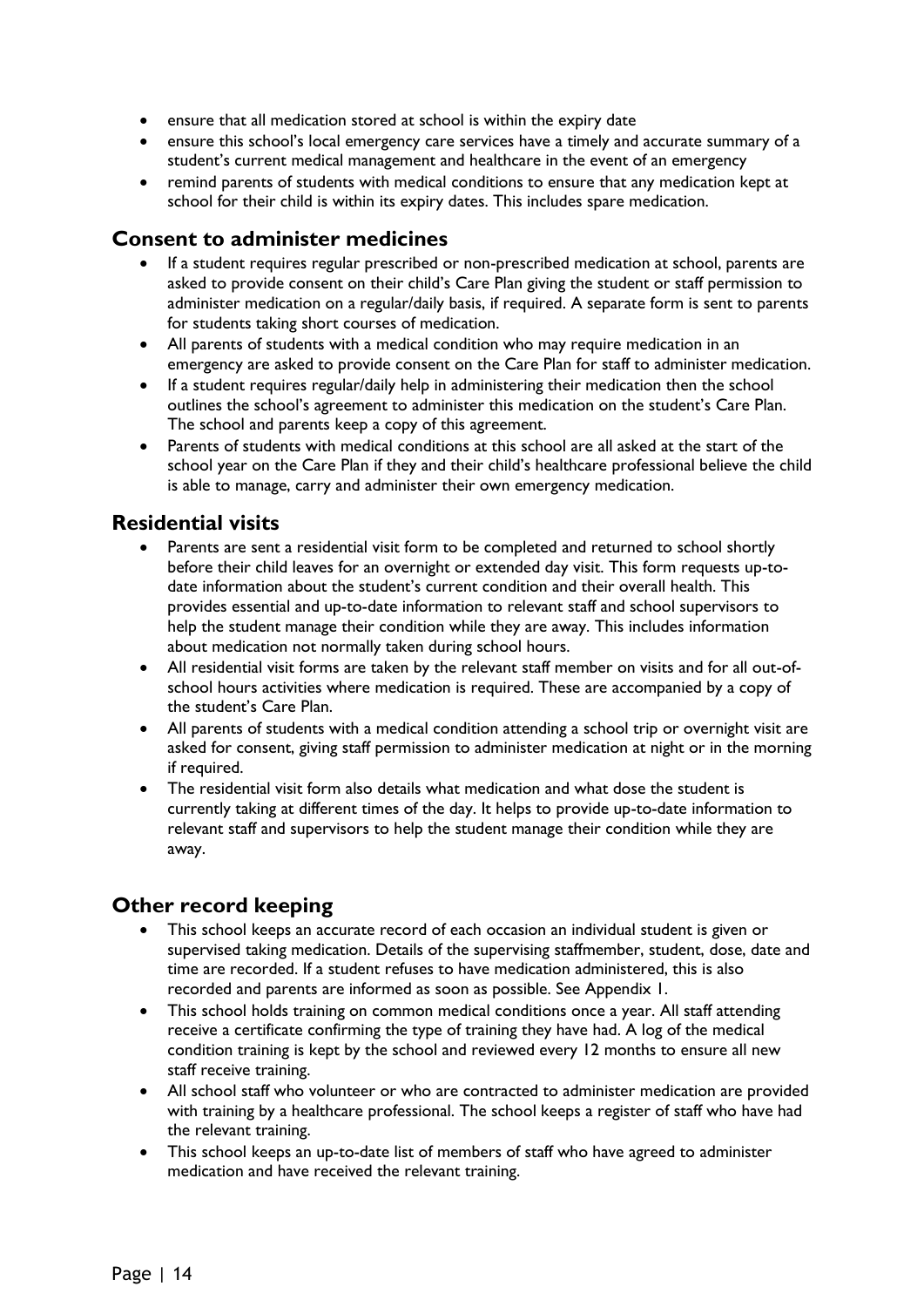Medical Tracker is a web-based product that integrates with SIMS to provide the one place to record all incidents, medication used and reports for use by Heads of House, Student Support Officers

# <span id="page-14-0"></span>**7. Roles and Responsibilities**

**Each member of the school and health community knows their roles and responsibilities in maintaining an effective medical policy**

- a) This school works in partnership with all interested and relevant parties including the school's governing body, all school staff, parents, employers, community healthcare professionals and students to ensure the policy is planned, implemented and maintained successfully.
- b) The following roles and responsibilities are used for the medical policy at this school. These roles are understood and communicated regularly.

# <span id="page-14-1"></span>**Employer**

#### **This school's employer has a responsibility to:**

- ensure the health and safety of their employees and anyone else on the premises or taking part in school activities (this includes all students). This responsibility extends to those staff and others leading activities taking place off-site, such as visits, outings or field trips
- ensure health and safety policies and risk assessments are inclusive of the needs of students with medical conditions
- make sure the medical policy is effectively monitored and evaluated and regularly updated
- report to parents, students, school staff and the local authority about the successes and areas for improvement of this school's medical policy
- provide indemnity for staff who volunteer to administer medication to students with medical conditions.

#### <span id="page-14-2"></span>**Head teacher**

#### **This school's head teacher has a responsibility to:**

- ensure the school is inclusive and welcoming and that the medical policy is in line with local and national guidance and policy frameworks
- liaise between interested parties including students, school staff, special educational needs coordinators, pastoral support/welfare officers, teaching assistants, school nurses, parents, governors, the school health service, the local authority transport service, and local emergency care services
- ensure the policy is put into action, with good communication of the policy to all
- ensure every aspect of the policy is maintained
- ensure that information held by the school is accurate and up to date and that there are good information sharing systems in place using students' Care Plans
- ensure student confidentiality
- assess the training and development needs of staff and arrange for them to be met
- ensure all supply teachers and new staff know the medical policy
- delegate a staff member to check the expiry date of medicines kept at school and maintain the school medical conditions register
- monitor and review the policy at least once a year, with input from students, parents, staff and external stakeholders
- update the policy at least once a year according to review recommendations and recent local and national guidance and legislation
- report back to all key stakeholders about implementation of the medical policy.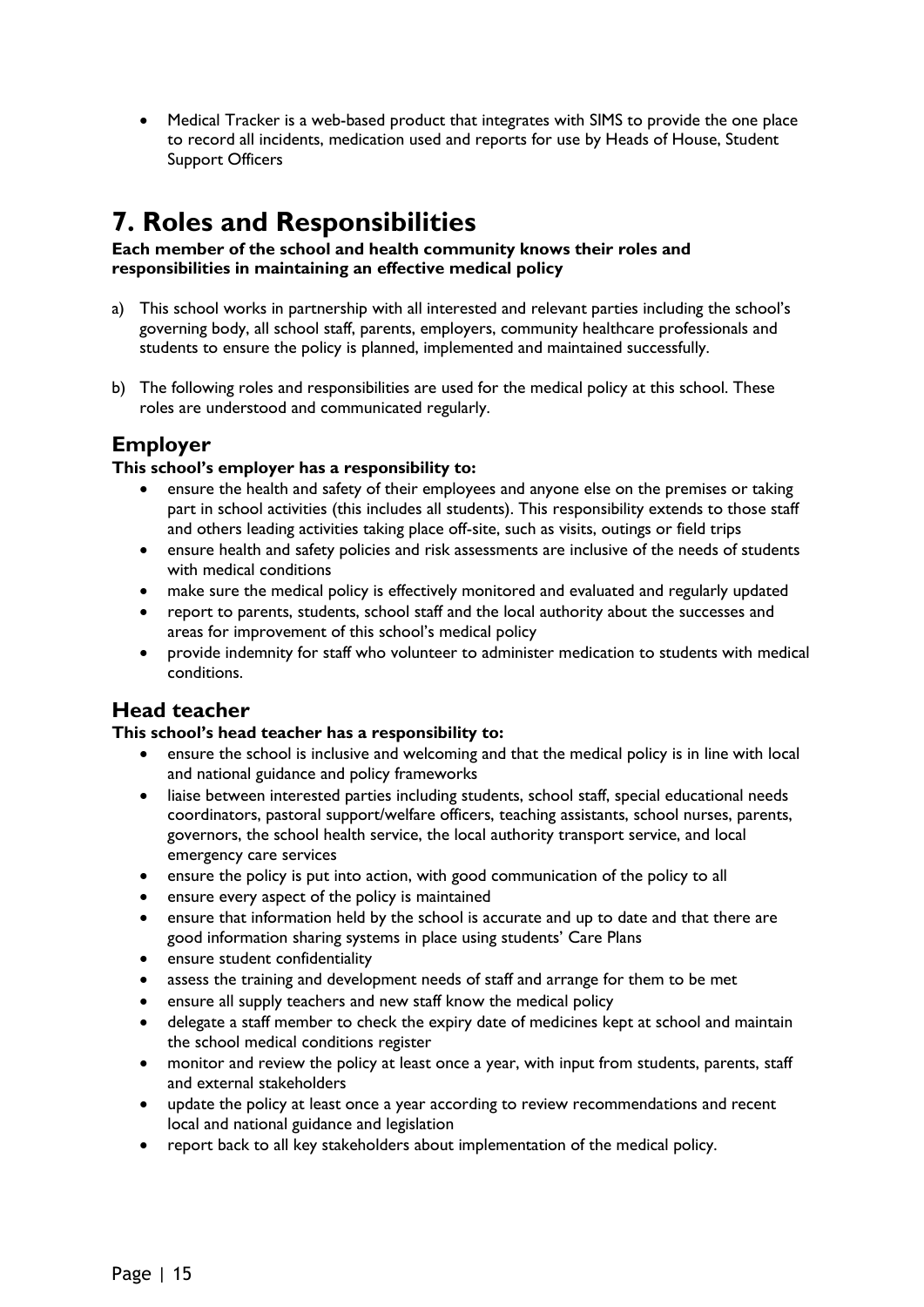# <span id="page-15-0"></span>**All school staff**

#### **All staff at this school have a responsibility to:**

- be aware of the potential triggers, signs and symptoms of common medical conditions and know what to do in an emergency
- understand the school's medical policy
- know which students in their care have a medical condition and be familiar with the content of the student's Care Plan
- allow all students to have immediate access to their emergency medication
- maintain effective communication with parents including informing them if their child has been unwell at school
- ensure students who carry their medication with them have it when they go on a school visit or out of the classroom
- be aware of students with medical conditions who may be experiencing bullying or need extra social support
- understand the common medical conditions and the impact it can have on students (students should not be forced to take part in any activity
- if they feel unwell)
- ensure all students with medical conditions are not excluded unnecessarily from activities they wish to take part in
- ensure students have the appropriate medication or food with them during any exercise and are allowed to take it when needed
- lock away their own medication, especially if it is a controlled drug so that students cannot access this

# <span id="page-15-1"></span>**Teaching staff**

#### **Teachers at this school have a responsibility to:**

- ensure students who have been unwell catch up on missed school work
- be aware that medical conditions can affect a student's learning and provide extra help when students need it
- liaise with parents, the student's healthcare professionals, special educational needs coordinator and welfare officers if a child is falling behind with their work because of their condition
- use opportunities such as PSHE and other areas of the curriculum to raise student awareness about medical conditions.

#### <span id="page-15-2"></span>**School nurse or school healthcare professional**

**The school nurse at this school has a responsibility to:**

- help update the school's medical policy
- help provide regular training for school staff in managing the most common medical conditions at school
- provide information about where the school can access other specialist training.

#### <span id="page-15-3"></span>**First aid**

First Aid room is loacted next to Student Services, students should be direct to Student Services for First aid or a first aider may be summoned to the incident by contacting ext 525 or 500

Ther are 17 qualified first aiders, drawn from support and teaching staff to provide firsst aid in school and on educational visits. One First Aider will act as Lead First Aid and they are responsible for maintaining the First Aid room with supplies, updating medical tracker with medication, checking on dates of medication and contacting parents to replace as necessary, check First Aid boxes around school termly.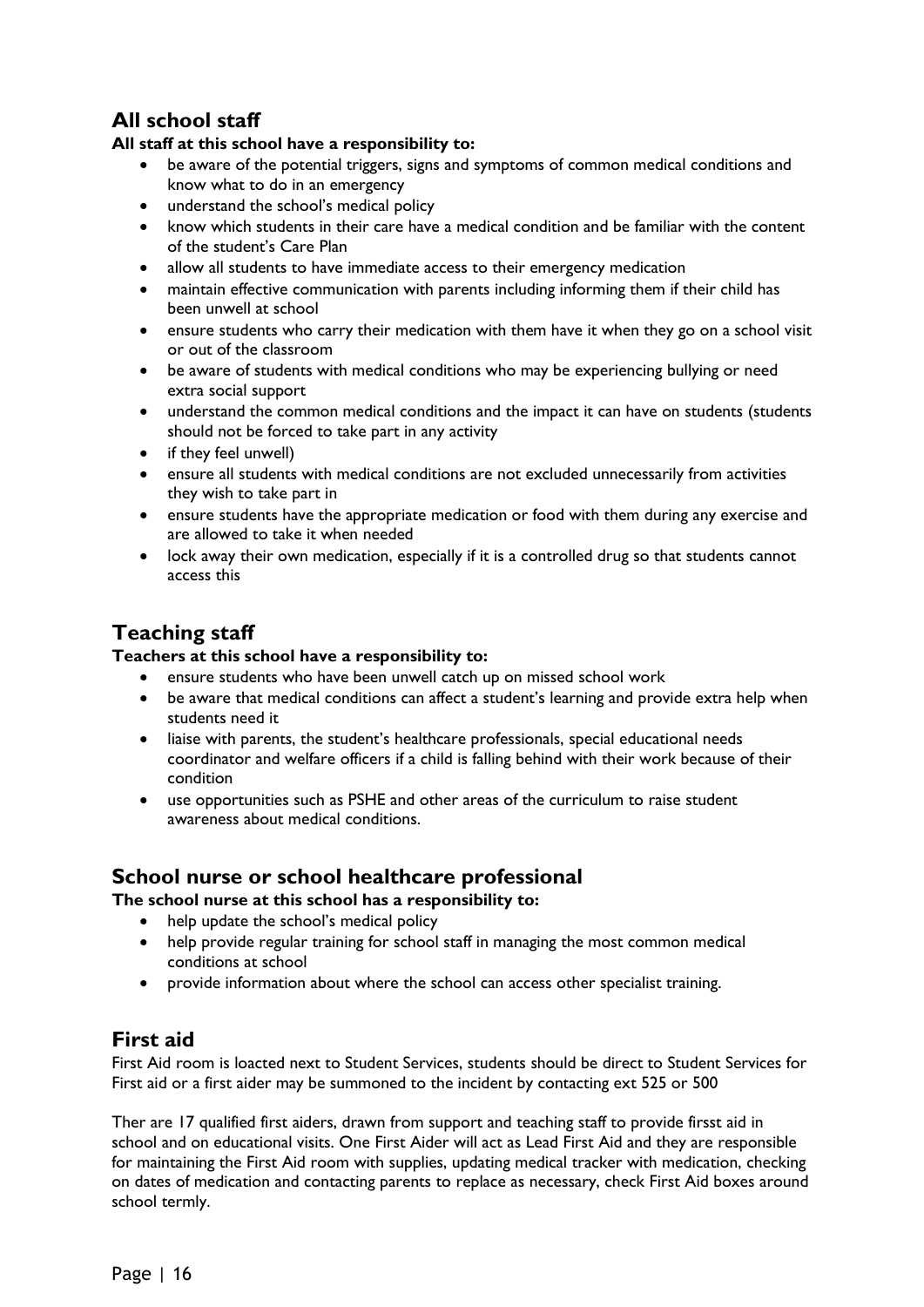First Aid treatment is co-ordinated by Student Services/Reception. The First Aider attending the incident will make any decision as to whether the injured party needs further or urgent medical attention and will make the appropriate arrangemetns for this. Reception will be responsible for contacting parents/next of kin as ncecssary.

#### **First aiders at this school have a responsibility to:**

- give immediate help to casualties with common injuries or illnesses and those arising from specific hazards with the school
- when necessary ensure that an ambulance or other professional medical help is called
- all incidents are added to Medical Tracker
- Parents and Student Support Officers receive an email to confirm a student had been given first aid
- all accidents are recorded on Medical Tracker. Entries that should be completed in an Accident book are now recorded on Medical Tracker and emailed direct to the Business Manager
- administering medication by First Aider or student should be added to Medical Tracker.

# <span id="page-16-0"></span>**Special educational needs coordinators**

**Special educational needs coordinators at this school have the responsibility to:**

- help update the school's medical conditions policy
- know which students have a medical condition and which have special educational needs because of their condition
- ensure students who have been unwell catch up on missed schoolwork
- ensure teachers make the necessary arrangements if a student needs special consideration or access arrangements in exams or course work.

#### <span id="page-16-1"></span>**Pastoral support/welfare officers**

#### **The pastoral support/welfare officer at this school has the responsibility to:**

- help update the school's medical policy
- know which students have a medical condition and which have special educational needs because of their condition
- ensure all students with medical conditions are not excluded unnecessarily from activities they wish to take part in.

#### <span id="page-16-2"></span>**Local doctors and specialist healthcare professionals**

#### **Individual doctors and specialist healthcare professionals caring for students who attend this school, have a responsibility to:**

- complete the student's Care Plans provided by parents
- where possible, and without compromising the best interests of the child, try to prescribe medication that can be taken outside of school hours
- offer every child or young person (and their parents) a written care/self-management plan to ensure children and young people know how to self manage their condition
- ensure the child or young person knows how to take their medication effectively
- ensure children and young people have regular reviews of their condition and their medication
- provide the school with information and advice regarding individual children and young people with medical conditions (with the consent of the student and their parents)
- understand and provide input in to the school's medical policy.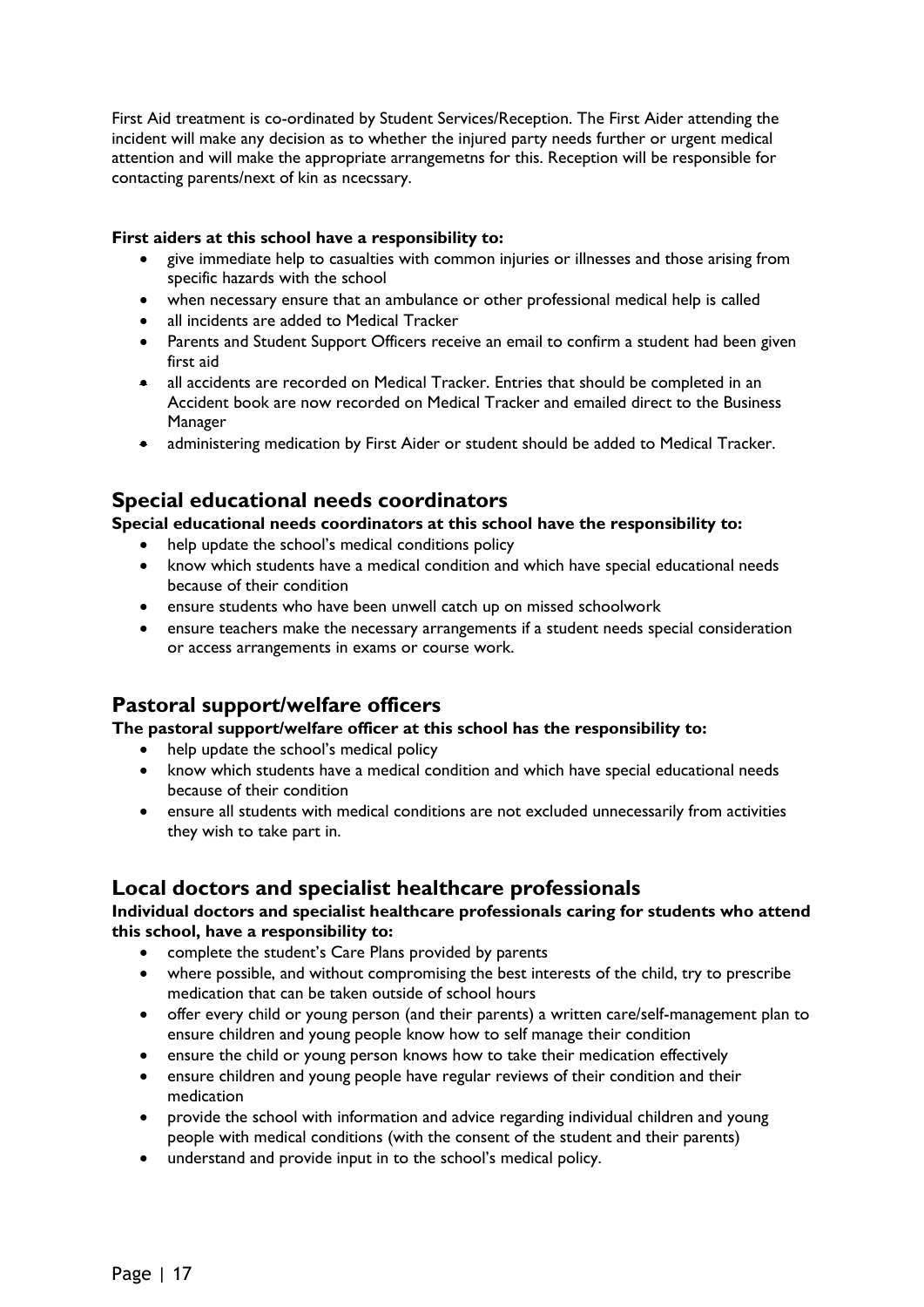# <span id="page-17-0"></span>**Emergency care services**

In an emergency, medical data held by the school will be made available to the appropriate emergency service.

# <span id="page-17-1"></span>**Students**

#### **The students at this school have a responsibility to:**

- treat other students with and without a medical condition equally
- tell their parents, teacher or nearest staff member when they are not feeling well
- let a member of staff know if another student is feeling unwell
- let any student take their medication when they need it, and ensure a member of staff is called
- treat all medication with respect
- know how to gain access to their medication in an emergency
- if mature and old enough, know how to take their own medication and to take it when they need it
- ensure a member of staff is called in an emergency situation.

# <span id="page-17-2"></span>**Parents\***

#### **The parents of a child at this school have a responsibility to:**

- tell the school if their child has a medical condition
- ensure the school has a complete and up-to-date Care Plan for their child
- inform the school about the medication their child requires during school hours
- inform the school of any medication their child requires while taking part in visits, outings or field trips and other out-of-school activities
- tell the school about any changes to their child's medication, what they take, when, and how much
- inform the school of any changes to their child's condition
- ensure their child's medication and medical devices are labelled with their child's full name
- provide the school with appropriate spare medication labelled with their child's name
- ensure that their child's medication is within expiry dates
- keep their child at home if they are not well enough to attend school
- ensure their child catches up on any school work they have missed
- ensure their child has regular reviews about their condition with their doctor or specialist healthcare professional
- ensure their child has a written care/self-management plan from their doctor or specialist healthcare professional to help their child manage their condition.
- provide consent, in writing, for school to administer medication

\* The term 'parent' implies any person or body with parental responsibility such as foster parent, carer, guardian or local authority.

# <span id="page-17-3"></span>**8. Intimate Care**

#### <span id="page-17-4"></span>**Introduction**

Staff who work with young children or children/young people<sup>1</sup> who have special needs will realise that the issue of intimate care is a difficult one and will require staff to be respectful of children's needs.

 $\overline{a}$ 

<sup>&</sup>lt;sup>1</sup> Where 'children' are mentioned in this document, the term will also include young people.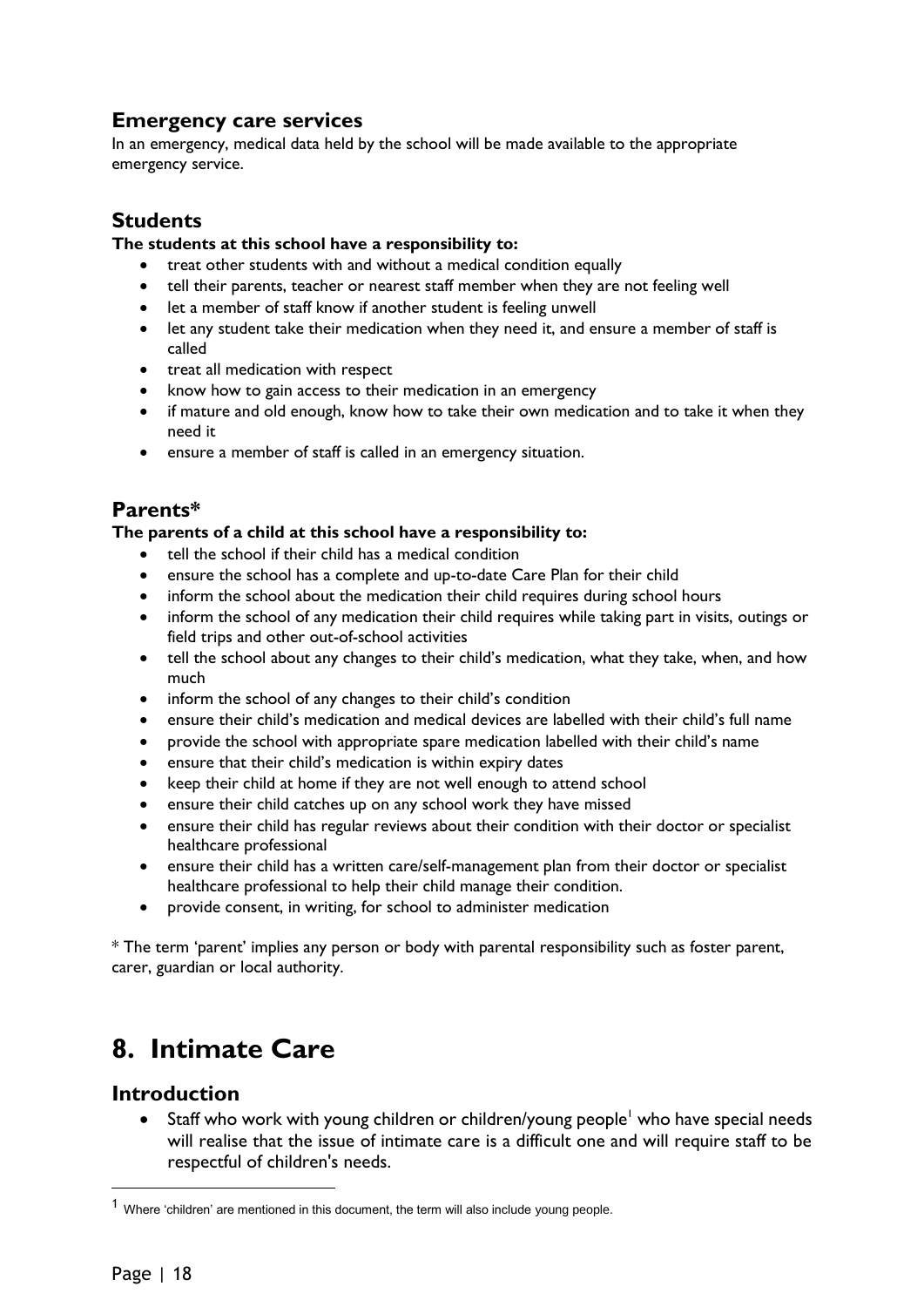- Children's dignity will be preserved and a high level of privacy, choice and control will be provided to them. Staff who provide intimate care to children will have a high awareness of child protection issues. Staff behaviour is open to scrutiny and staff at St John Fisher Catholic High School work in partnership with parents/carers to provide continuity of care to children wherever possible.
- Staff deliver a full personal safety curriculum, as part of Personal, Social and Health Education, to all children as appropriate to their developmental level and degree of understanding. This work is shared with parents who are encouraged to reinforce the personal safety messages within the home.

St John Fisher Catholic High School is committed to ensuring that all staff responsible for the intimate care of children will undertake their duties in a professional manner at all times. St John Fisher Catholic High School recognises that there is a need to treat all children with respect when intimate care is given. No child should be attended to in a way that causes distress or pain.

# <span id="page-18-0"></span>**Our approach to best practice**

- All children who require intimate care are treated respectfully at all times; the child's welfare and dignity is of paramount importance.
- Staff who provide intimate care are trained to do so (including Child Protection and Health and Safety training in moving and handling) and are fully aware of best practice. Apparatus will be provided to assist with children who need special arrangements following assessment from physiotherapist/occupational therapist as required.
- Staff will be supported to adapt their practice in relation to the needs of individual children taking into account developmental changes such as the onset of puberty and menstruation. Wherever possible staff who are involved in the intimate care of children will not usually be involved with the delivery of sex education to their children as an additional safeguard to both staff and children involved.
- There is careful communication with each child who needs help with intimate care in line with their preferred means of communication (verbal, symbolic, etc) to discuss the child's needs and preferences. The child is aware of each procedure that is carried out and the reasons for it.
- As a basic principle children will be supported to achieve the highest level of autonomy that is possible given their age and abilities. Staff will encourage each child to do as much for themselves as they can. This may mean, for example, giving the child responsibility for washing themselves. Individual intimate care plans will be drawn up for particular children as appropriate to suit the circumstances of the child. These plans include a full risk assessment to address issues such as moving and handling, personal safety of the child and the carer and health.

 $\overline{a}$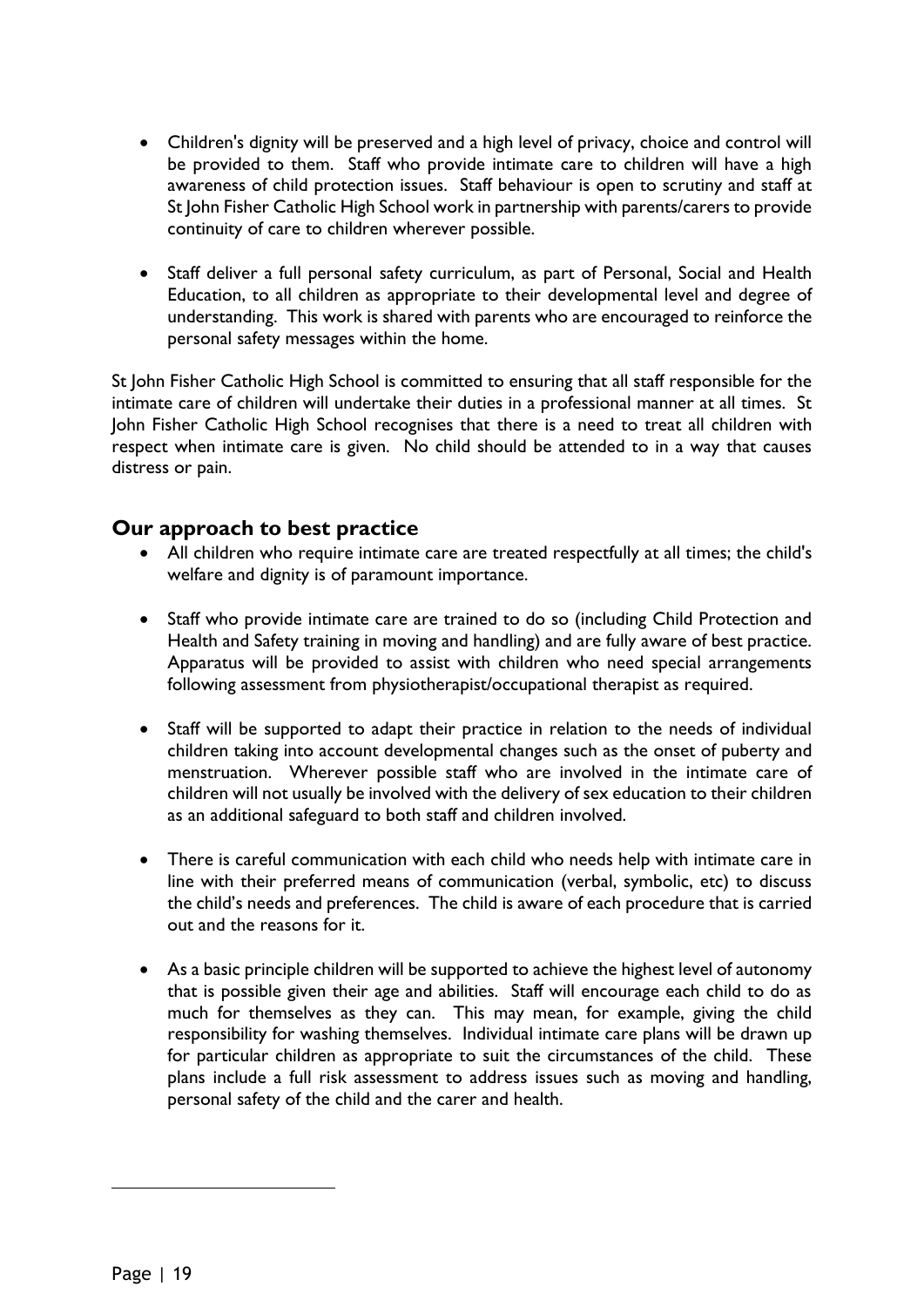- Each child's right to privacy will be respected. Careful consideration will be given to each child's situation to determine how many carers might need to be present when a child needs help with intimate care. Where possible, one child will be cared for by one adult unless there is a sound reason for having two adults present. If this is the case, the reasons should be clearly documented.
- Wherever possible the same child will not be cared for by the same adult on a regular basis; there will be a rota of carers known to the child who will take turns in providing care. This will ensure, as far as possible, that over-familiar relationships are discouraged from developing, while at the same time guarding against the care being carried out by a succession of completely different carers.
- Parents/carers will be involved with their child's intimate care arrangements on a regular basis; a clear account of the agreed arrangements will be recorded on the child's care plan. The needs and wishes of children and parents will be carefully considered alongside any possible constraints; eg staffing and equal opportunities legislation.

Each child will have an assigned senior member of staff to act as an advocate to whom they will be able to communicate any issues or concerns that they may have about the quality of care they receive.

### <span id="page-19-0"></span>**The protection of children**

- Education Child Protection Procedures and Inter-Agency Child Protection procedures will be accessible to staff and adhered to.
- Where appropriate, all children will be taught personal safety skills carefully matched to their level of development and understanding.
- If a member of staff has any concerns about physical changes in a child's presentation, eg marks, bruises, soreness etc, s/he will immediately report concerns to the appropriate manager/designated person for child protection. A clear record of the concern will be completed and referred to Children's Social Care Services and/or the Police Unit if necessary. Parents will be asked for their consent or informed that a referral is necessary prior to it being made unless doing so is likely to place the child at greater risk of harm. If a child becomes distressed or unhappy about being cared for by a particular member of staff, the matter will be looked into and outcomes recorded.
- Parents/carers will be contacted at the earliest opportunity as part of this process in order to reach a resolution. Staffing schedules will be altered until the issue(s) are resolved so that the child's needs remain paramount. Further advice will be taken from outside agencies if necessary.
- If a child makes an allegation against a member of staff, all necessary procedures will be followed.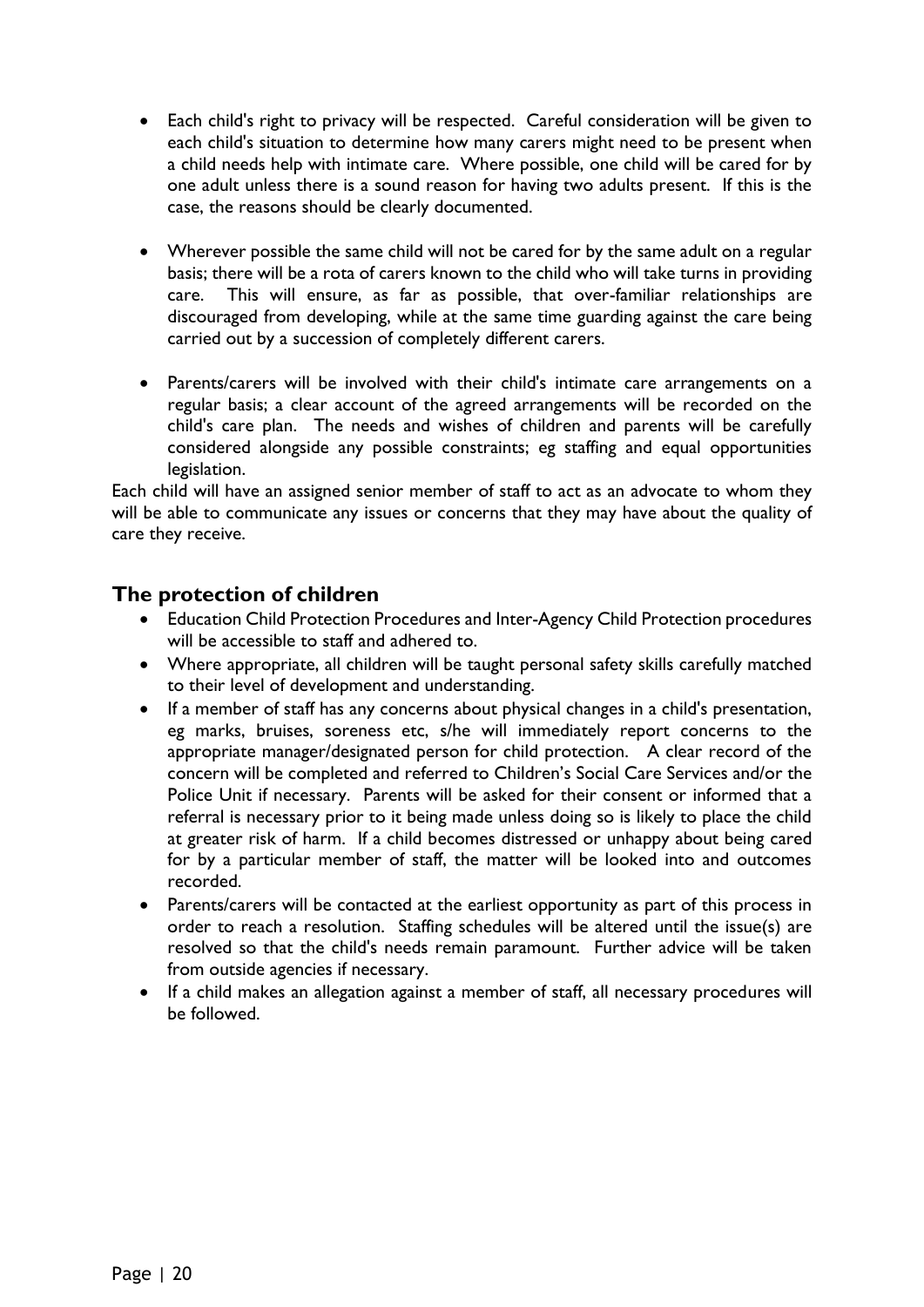**Reviewed by the Full Governing Body:** September 2021

**Next Review Date:** September 2022 **Staff Member Responsible:** AHT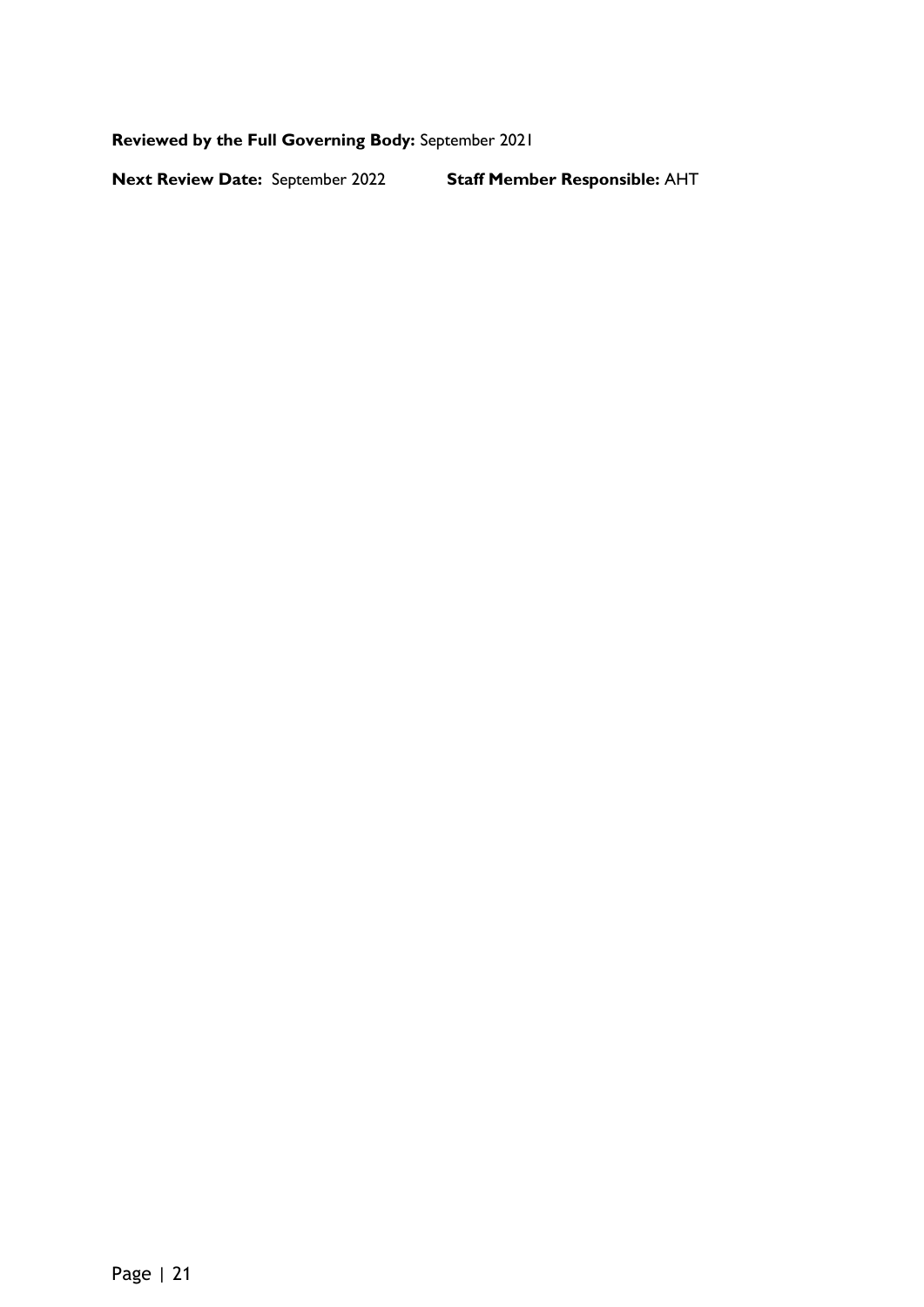# <span id="page-21-0"></span>**Appendix 1: Parental Consent for Paracetamol**

#### Administration of Paracetamol in School

St John Fisher Catholic High School will hold a supply of 500mg paracetamol (supplied by parent), which can be given to your child to relieve headache, toothache or period pain provided that you have completed and signed the parental consent form below.

You will also need to request and complete a different form whenever your child brings any kind of medicine into school. Forms are obtained from the school office.

**Please ensure your child knows that medicines, tablets and inhalers must not be shared.**

| Please complete in block letters: |                                                                                                                                                            |
|-----------------------------------|------------------------------------------------------------------------------------------------------------------------------------------------------------|
| <b>Name of Students:</b>          | Form: _________________________                                                                                                                            |
| Date of Birth:                    | <b>The Contract of Transform Pressure Pressure Pressure Pressure Pressure Pressure Pressure Pressure Pressure Pre</b>                                      |
| <b>Address:</b>                   |                                                                                                                                                            |
|                                   | <u> 1989 - 1989 - 1989 - 1989 - 1989 - 1989 - 1989 - 1989 - 1989 - 1989 - 1989 - 1989 - 1989 - 1989 - 1989 - 19</u>                                        |
| <b>Doctor's Name:</b>             |                                                                                                                                                            |
| <b>Doctor's Surgery:</b>          | <u> 1989 - Johann Stoff, amerikansk politiker (d. 1989)</u>                                                                                                |
| Non-Prescribed Paracetamol        |                                                                                                                                                            |
|                                   | I give my consent for my child to be given ____________ paracetamol(s). Please specify the maximum<br>number of tablets that can be given an any one time. |
|                                   | Aspirin and ibuprofen should not be given to a child under 16 and will only be accepted<br>in school if prescribed by a medical practitioner.              |
|                                   | I can be contacted at the following address/telephone during school hours:                                                                                 |
|                                   |                                                                                                                                                            |
|                                   |                                                                                                                                                            |
| <b>Contact address:</b>           | <u> 1989 - Johann John Stoff, deutscher Stoffen und der Stoffen und der Stoffen und der Stoffen und der Stoffen u</u>                                      |
|                                   |                                                                                                                                                            |

Please return the completed form to Student Services.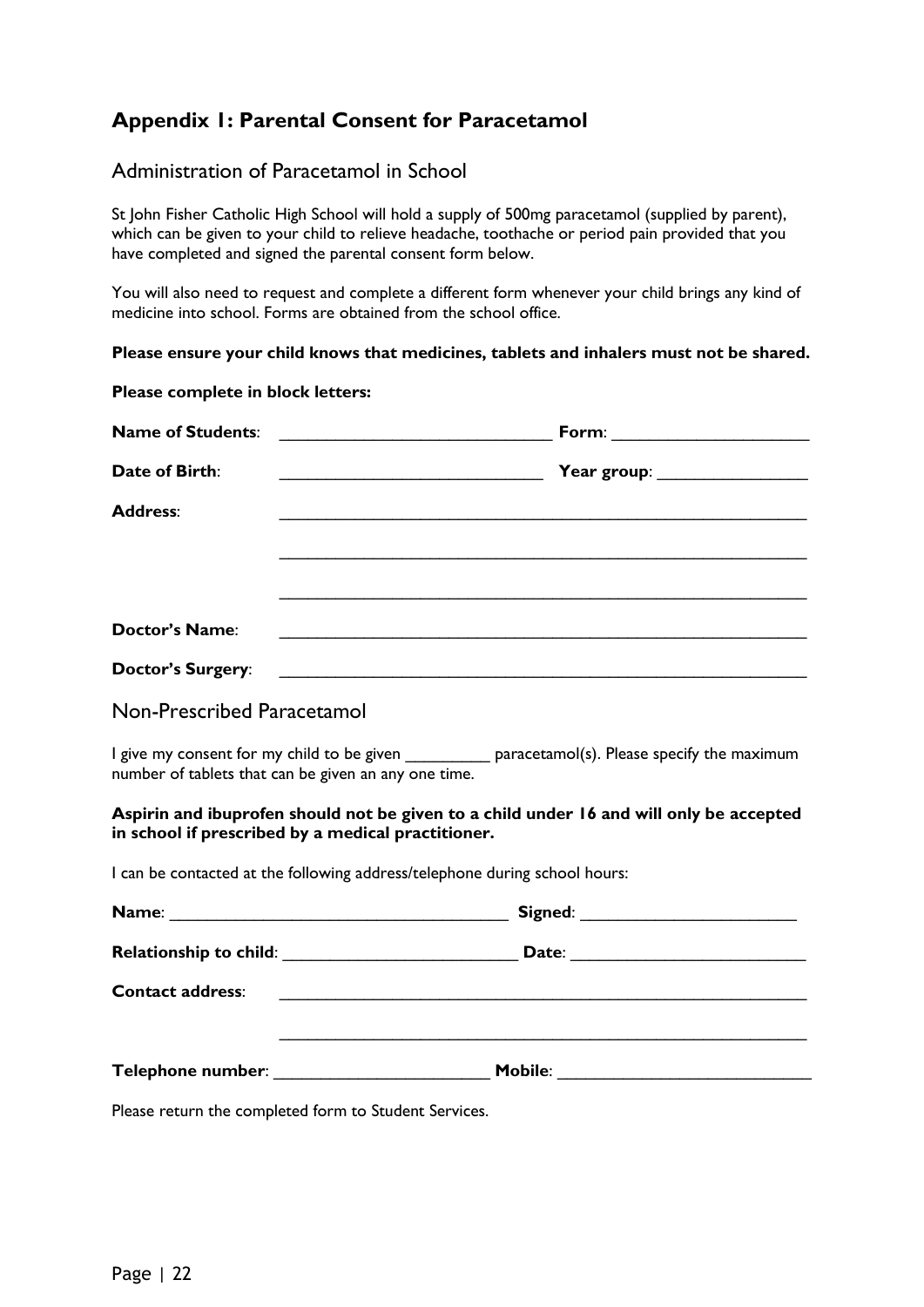# <span id="page-22-0"></span>**New Appendix 2: Guidance for First Aiders in light of Covid19**

### <span id="page-22-1"></span>**Guidance from HSE June 2020**

Try to assist at a safe distance from the casualty as much as you can and minimise the time you share a breathing zone.

If they are capable, tell them to do things for you, but treating the casualty properly should be your first concern. Remember the 3P model – preserve life, prevent worsening, promote recovery.

If a person has **suspected COVID-19**, wherever possible, ask them to move to a location away from others. If there is no physically separate room, or the individual is not able to move to another room, ask all other persons not required to assist in first aid provision to leave the vicinity.

#### **Preserve life: CPR**

- Call 999 immediately tell the call handler if the patient has any COVID-19 symptoms
- Ask for help. If a portable defibrillator is available, ask for it
- Before starting CPR, to minimise transmission risk, use a cloth or towel to cover the patient's mouth and nose, while still permitting breathing to restart following successful resuscitation
- If available, use:
	- o a fluid-repellent surgical mask
	- o disposable gloves
	- o eye protection
	- o apron or other suitable covering
- Only deliver CPR by chest compressions and use a defibrillator (if available) **don't** do rescue breaths

#### **Prevent worsening, promote recovery: all other injuries or illnesses**

- If you suspect a serious illness or injury, call 999 immediately tell the call handler if the patient has any COVID-19 symptoms
- If giving first aid to someone, you should use the recommended equipment listed above if it is available
- You should minimise the time you share a breathing zone with the casualty and direct them to do things for you where possible

#### **After delivering any first aid**

- Ensure you safely discard disposable items and clean reusable ones thoroughly
- Wash your hands thoroughly with soap and water or an alcohol-based hand sanitiser as soon as possible

#### <span id="page-22-2"></span>**RIDDOR**

The Health & Safety Executive have recently updated the Reporting of Injuries, Diseases and [Dangerous Occurrences regulations \(RIDDOR\)](https://www.hse.gov.uk/news/riddor-reporting-coronavirus.htm) to include the requirement to report possible or actual exposure to the Covid-19 virus as a result of, or in connection with, a work activity

# <span id="page-22-3"></span>**Guidance from PCC**

#### <span id="page-22-4"></span>**PPE IN CHILDCARE AND EDUCATION SETTINGS**

- PPE is only needed in a very small number of cases including:
- children, young people and students whose care routinely already involves the use of PPE due to their intimate care needs should continue to receive their care in the same way.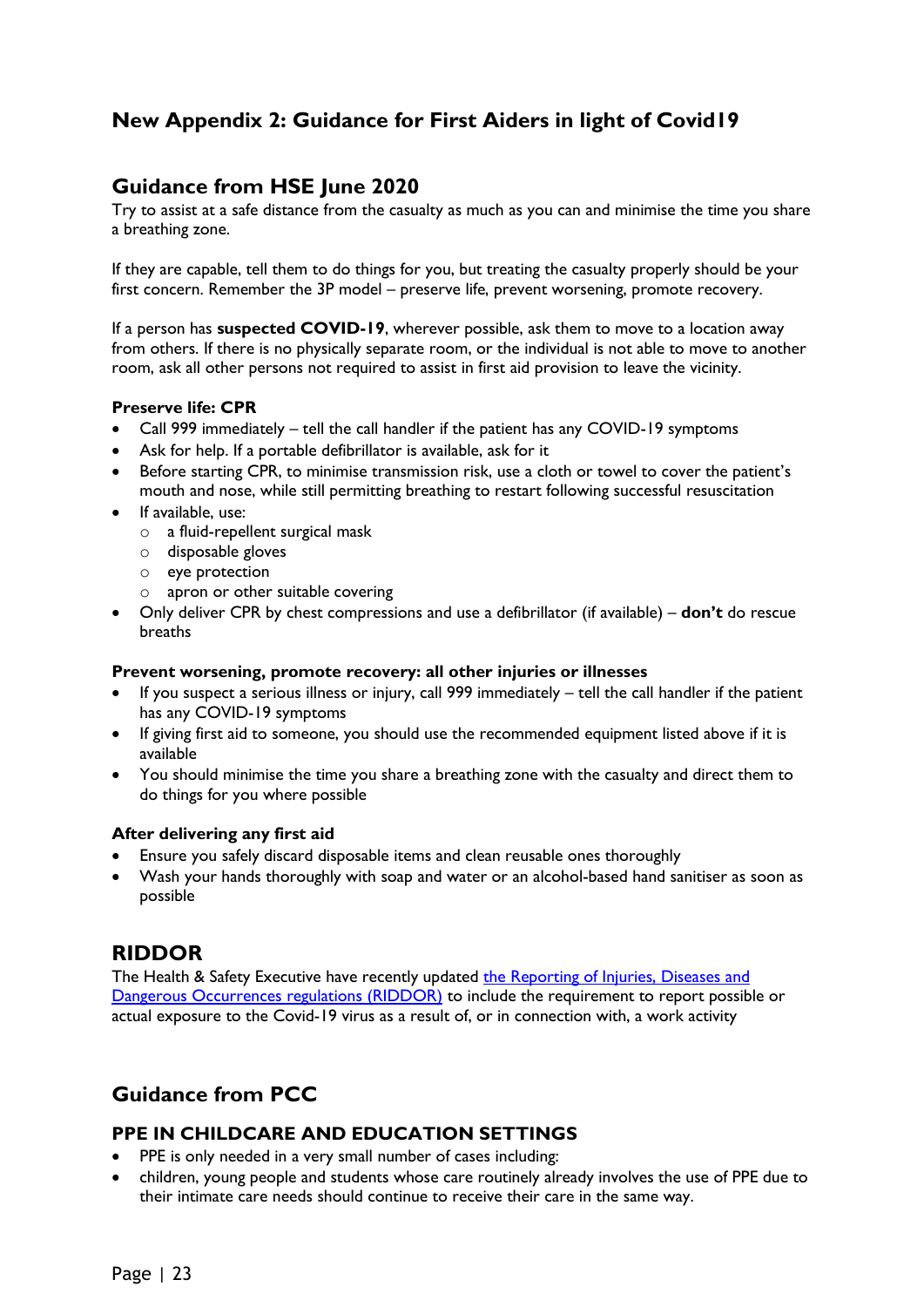• if a child, young person or other learner becomes unwell with symptoms of coronavirus while in their setting and needs direct personal care until they can return home. A fluid-resistant surgical face mask should be worn by the supervising adult if a distance of 2 metres cannot be maintained. If contact with the child or young person is necessary, then disposable gloves, a disposable apron and a fluid-resistant surgical face mask should be worn by the supervising adult. If a risk assessment determines that there is a risk of splashing to the eyes, for example from coughing, spitting, or vomiting, then eye protection should also be worn.

#### <span id="page-23-0"></span>**SAFE USE OF PPE**

When PPE is used, it is essential that it is used properly. This includes scrupulous hand hygiene and following guidance on how to put PPE on and take it off safely in order to reduce self-contamination. Face masks must:

- cover both nose and mouth
- not be allowed to dangle around the neck
- not be touched once put on, except when carefully removed before disposal
- be changed when they become moist or damaged
- be worn once and then discarded hands must be cleaned after disposal

#### <span id="page-23-1"></span>**SAFE DISPOSAL OF PPE**

To dispose of waste after direct contact with a child with symptoms of coronavirus, such as disposable cleaning cloths, tissues and PPE:

- put it in a plastic rubbish bag and tie it when full
- place the plastic bag in a second bin bag and tie it
- put it in a suitable and secure place marked for storage for 72 hours

Waste should be stored safely and securely kept away from children. Waste should not be put in communal waste areas until the waste has been stored for at least 72 hours. Storing for 72 hours saves unnecessary waste movements and minimises the risk to waste operatives. This waste does not require a dedicated clinical waste collection in the above circumstances.

Any homemade non-disposable face coverings that staff or children, young people or other learners are wearing when they arrive at their setting must be removed by the wearer and placed into a plastic bag that the wearer has brought with them in order to take it home. The wearer must then clean their hands.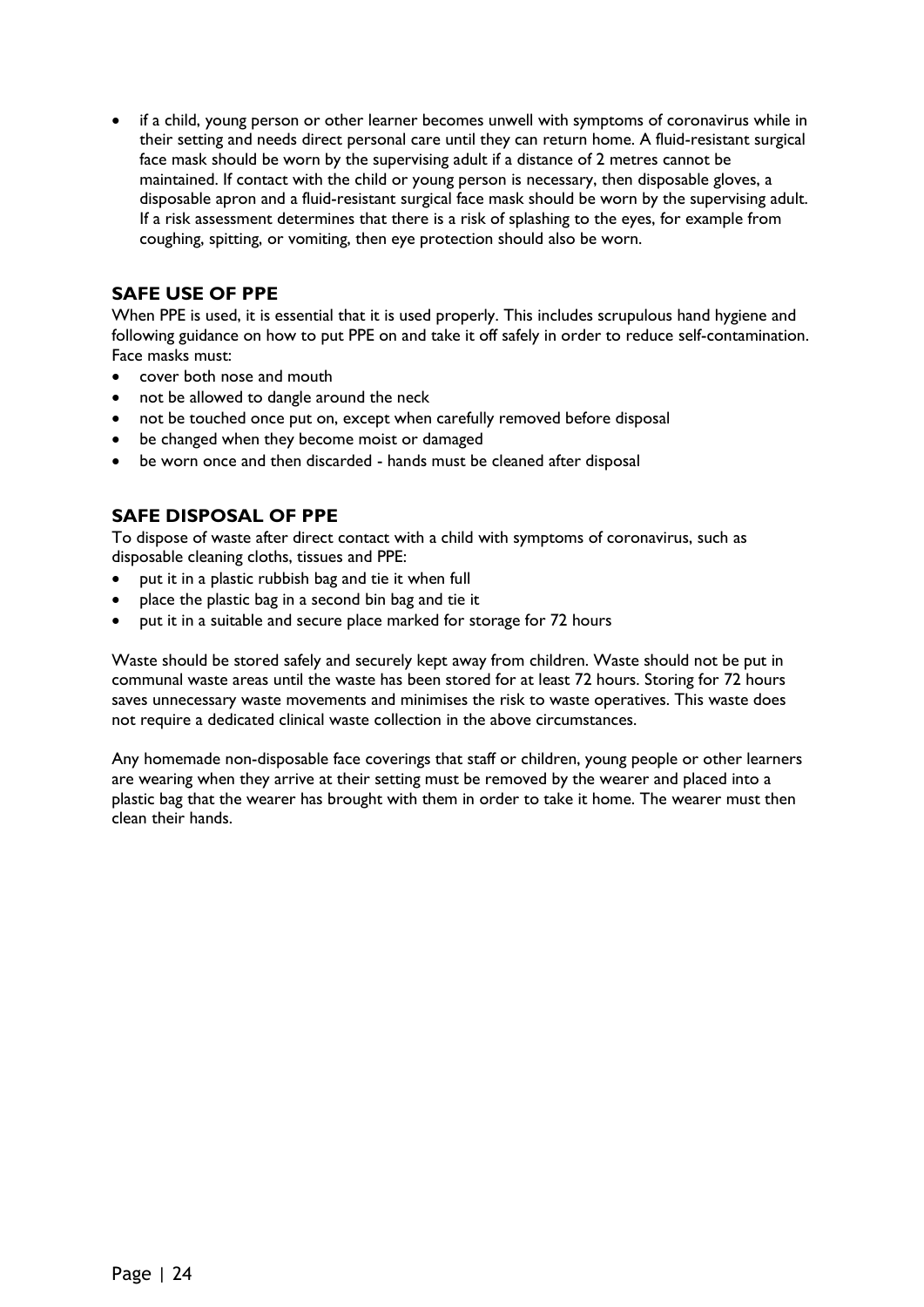# <span id="page-24-0"></span>**Legislation and guidance**

#### **Introduction**

Local authorities, schools and governing bodies are responsible for the health and safety of students in their care.

Areas of legislation that directly affect a medical policy are described in more detail in Managing Medicines in Schools and Early Years Settings. The main pieces of legislation are the Disability Discrimination Act 1995 (DDA), amended by the Special Educational Needs and Disability Act 2001 (SENDA) and the Special Educational Needs and Disability Act 2005. These acts make it unlawful for service

providers, including schools, to discriminate against disabled people. Other relevant legislation includes the Education Act 1996, the Care Standards Act 2000, the Health and Safety at Work Act 1974, the Management of

Health and Safety at Work Regulations 1999 and the Medicines Act 1968.

This section outlines the main points from the relevant legislation and guidance that schools should consider when writing a medical policy.

#### **Managing Medicines in Schools and Early Years Settings (2004)**

This provides guidance from the DfES (now DCFS) and DH on managing medicines in schools and early years settings. The document includes the

following chapters:

- developing medicines policies
- roles and responsibilities
- dealing with medicines safely
- drawing up a Care Plan
- relevant forms.

Medical Conditions at School: A Policy Resource Pack is designed to work alongside Managing Medicines in Schools and Early Years Settings.

#### **Disability Discrimination Act 1995 (DDA) and the Special Educational Needs and Disability Acts (2001 and 2005)**

Many students with medical conditions are protected by the DDA and SENDA, even if they don't think of themselves as 'disabled'.

The Commission for Equality and Human Rights (CEHR) (previously the Disability Rights Commission) publishes a code of practice for schools, which sets out the duties under the DDA and gives practical guidance on reasonable adjustments and accessibility. The CEHR offers information about who is protected by the DDA, schools' responsibilities and other specific issues.

Schools' responsibilities include:

- not to treat any student less favourably in any school activities without material and sustainable justification
- to make reasonable adjustments that cover all activities this must take into consideration factors such as financial constraints, health and safety requirements and the interests of other students. Examples of reasonable adjustments can be found in the DfES resource: Implementing the DDA in Schools and Early Years Settings\*
- to promote disability equality in line with the guidance provided by the DCSF and CEHR through the Disability Equality Scheme.

\*DfES publications are available through the DCSF.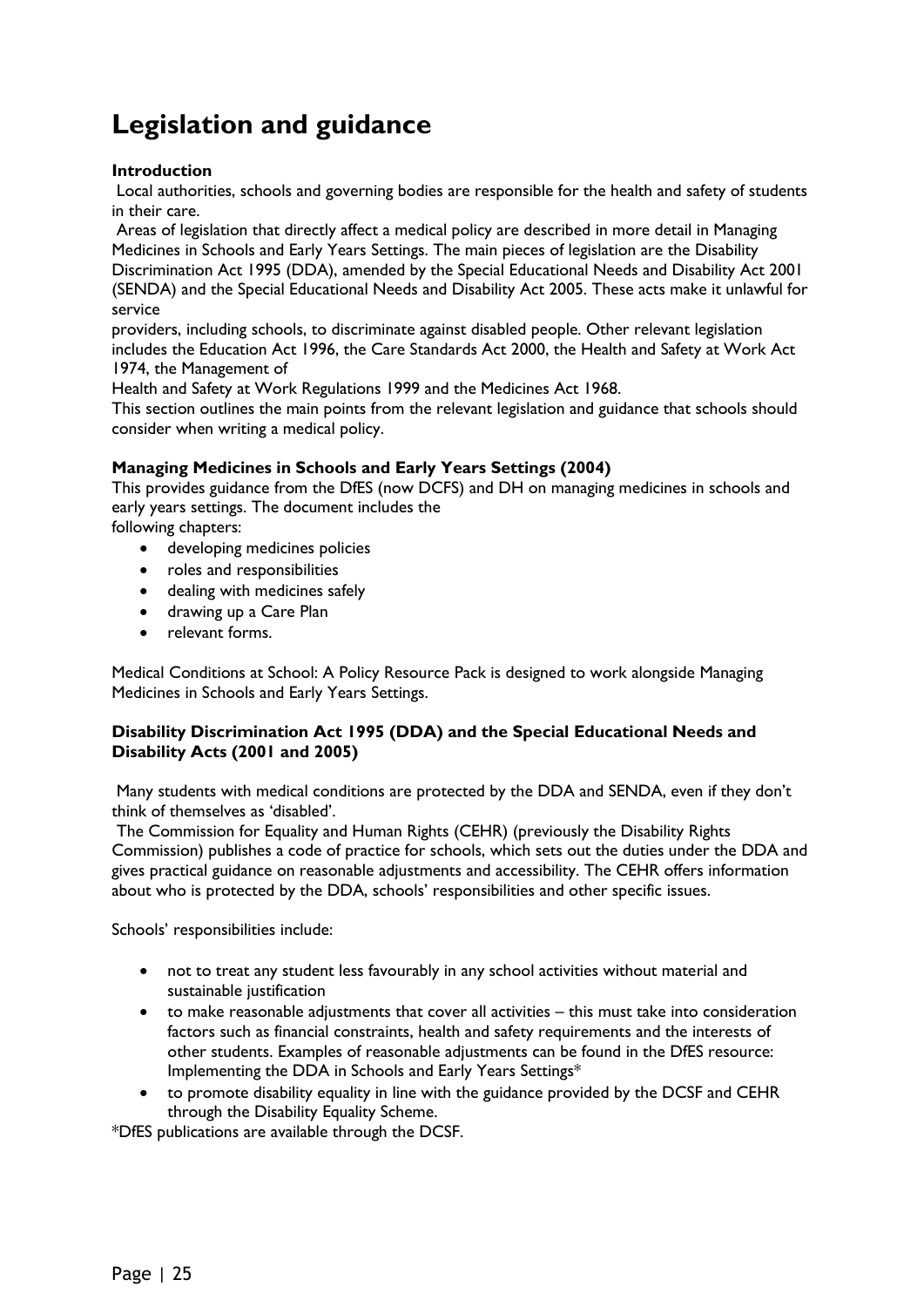#### **The Education Act 1996**

Section 312 of the Education Act covers children with special educational needs, the provisions that need to be made and the requirements local health services need to make to help a local authority carry out its duties.

#### **The Care Standards Act 2000**

This act covers residential special schools and responsibilities for schools in handling medicines.

#### **Health and Safety at Work Act 1974**

This act places duties on employers for the health and safety of their employees and anyone else on their premises. This covers the head teacher and teachers, non-teaching staff, students and visitors.

#### **Management of Health and Safety at Work Regulations 1999**

These regulations require employers to carry out risk assessments, manage the risks identified and to communicate these risks and measures taken to employees.

#### **Medicines Act 1968**

This act specifies the way that medicines are prescribed, supplied and administered.

#### **Additional guidance**

Other guidance resources that link to a medical policy include:

Healthy Schools Programme – a medical policy can provide evidence to help schools achieve their healthy school accreditation

- Every Child Matters: Change for Children (2004). The 2006 Education Act ensures that all schools adhere to the five aims of the Every Child Matters agenda
- National Service Framework for Children and Young People and Maternity Services (2004) provides standards for healthcare professionals working with children and young people including school health teams
- Health and Safety of Students on Educational Visits: A Good Practice Guide (2001) provides guidance to schools when planning educational and residential visits
- Misuse of Drugs Act 1971 legislation on the storage and administration of controlled medication and drugs
- Home to School Travel for Students Requiring Special Arrangements (2004) provides guidance on the safety for students when traveling on local authority provided transport
- Including Me: Managing Complex Health Needs in School and Early Years Settings (2005).